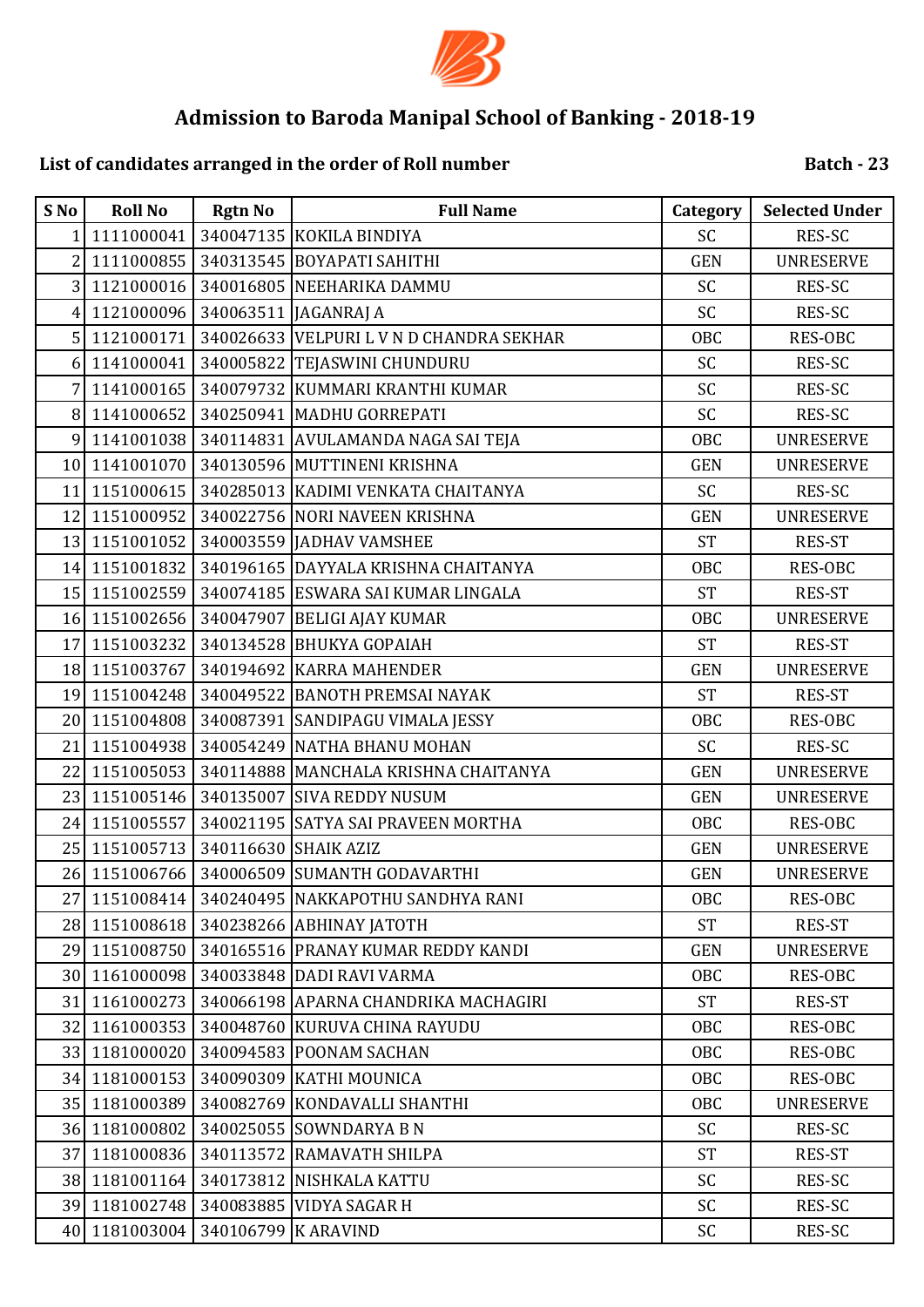

# **List of candidates arranged in the order of Roll number**

| S No | <b>Roll No</b> | <b>Rgtn No</b> | <b>Full Name</b>                         | Category   | <b>Selected Under</b> |
|------|----------------|----------------|------------------------------------------|------------|-----------------------|
| 41   | 1181004714     |                | 340014798 SORANKULA GANESH KUMAR         | <b>ST</b>  | <b>RES-ST</b>         |
| 42   | 1181004721     |                | 340081263 MATTAMADUGU SRINIVASULU        | SC         | RES-SC                |
| 43   | 1181004843     |                | 340015891 THAPPETLA BHAVANI              | SC         | RES-SC                |
| 44   | 1181005144     |                | 340060218 N HEMA LATHA                   | <b>GEN</b> | <b>UNRESERVE</b>      |
| 45   | 1181005323     |                | 340005674 JAGATHAPPA SUNAINA             | <b>SC</b>  | RES-SC                |
| 46   | 1181006711     |                | 340013087 KONDAPUREDDY NARAYANA REDDY    | <b>GEN</b> | <b>UNRESERVE</b>      |
| 47   | 1181007206     |                | 340057488 VEMANNA K                      | <b>OBC</b> | RES-OBC               |
| 48   | 1181008095     |                | 340146946 ETUKALAPADU SAICHARAN          | <b>GEN</b> | <b>UNRESERVE</b>      |
| 49   | 1181008109     |                | 340148757 ARAVIND REDDY GOTTIMUKKALA     | <b>GEN</b> | <b>UNRESERVE</b>      |
| 50   | 1191000611     |                | 340062877 APURI PRUDHVI KUMAR            | <b>SC</b>  | RES-SC                |
| 51   | 1211000045     |                | 340059254 S R PURUSHOTHAM                | <b>OBC</b> | RES-OBC               |
| 52   | 1221000277     |                | 340129523 RAVI KAMAL RAJ                 | SC         | RES-SC                |
|      | 53 1221000676  |                | 340207889 KARIVEDALA SHYAM KUMAR         | SC         | RES-SC                |
| 54   | 1221001027     |                | 340065136 SANDEEP RAJ CHOLLA             | SC         | RES-SC                |
| 55   | 1241000645     |                | 340148469 PUTTAREDDY RAJASEKHAR REDDY    | <b>GEN</b> | <b>UNRESERVE</b>      |
| 56   | 1241001061     |                | 340173997 PUTTA CHANDRA SEKHAR REDDY     | <b>GEN</b> | <b>UNRESERVE</b>      |
| 57   | 1251000004     |                | 340310712 SANGA LAKSHMAN                 | <b>GEN</b> | RES-GEN-HI            |
| 58   | 1251000128     |                | 340093476 POTHARAJU RAMYA                | <b>SC</b>  | RES-SC                |
| 59   | 1251000147     |                | 340082498 MARY ELISABETH PURIMETLA       | <b>OBC</b> | RES-OBC               |
| 60   | 1251000422     |                | 340110940 DONE NIKHITHA                  | SC         | RES-SC                |
| 61   | 1251000447     |                | 340050237 BANOTH PRIYANKA                | <b>ST</b>  | RES-ST                |
| 62   | 1251000928     |                | 340189507 ALLAM KRISHNA LATHA            | <b>GEN</b> | <b>UNRESERVE</b>      |
| 63   | 1251001175     |                | 340020547 ANJANEYA PHANI KUMAR CH        | SC         | RES-SC                |
| 64   | 1251001256     |                | 340022880 BHUKYA MAHENDER                | <b>ST</b>  | <b>RES-ST</b>         |
| 65   | 1251001265     |                | 340042819 KOTA VIVEK                     | SC         | RES-SC                |
| 66   | 1251001493     |                | 340052485 BABU VIDYADHAR PAMARTHI        | <b>OBC</b> | <b>RES-OBC</b>        |
| 67   | 1251001518     |                | 340117820 VASU DEV GUDISEVA              | <b>GEN</b> | <b>UNRESERVE</b>      |
| 68   | 1251001798     |                | 340060230 JJUJJAVARAPU BHANU TEJA        | OBC        | <b>UNRESERVE</b>      |
| 69   | 1251002476     |                | 340184192 MUDDULURU PRUDVI               | <b>GEN</b> | <b>UNRESERVE</b>      |
| 70   | 1251002490     |                | 340173801 SIVA RAHUL KUMAR REDDY REKKALA | <b>GEN</b> | <b>UNRESERVE</b>      |
| 71   | 1251002610     |                | 340212500 CHAKKIRALA HARI KRISHNA SAI    | <b>GEN</b> | <b>UNRESERVE</b>      |
| 72   | 1251002782     |                | 340264265   PAGADALA KRUPA ANVESH KUMAR  | OBC        | RES-OBC               |
| 73   | 1251003167     |                | 340205569 MONDETI VENKATA DURGA          | OBC        | RES-OBC-OC            |
| 74   | 1251003173     |                | 340089771   PALLA SRINIVASA RAO          | OBC        | RES-OBC-OC            |
| 75   | 1251003174     |                | 340217368 SAMBA SIVA RAO DASARI          | <b>GEN</b> | RES-GEN-OC            |
| 76   | 1251003178     |                | 340070333 SOLASA L NAGA RAVITEJA         | <b>GEN</b> | RES-GEN-VI            |
| 77   | 1251003696     |                | 340162041 PRIYANKA VADAPALLI             | <b>SC</b>  | RES-SC                |
| 781  | 1251003782     |                | 340159081 SIVARATHRI ANUSHA              | OBC        | RES-OBC               |
| 79   | 1251004536     |                | 340047283 NAKKA ANUDEEP KUMAR            | <b>OBC</b> | RES-OBC               |
| 80   | 1251004571     |                | 340018182 YALAGALA MANI KRISHNA          | OBC        | RES-OBC               |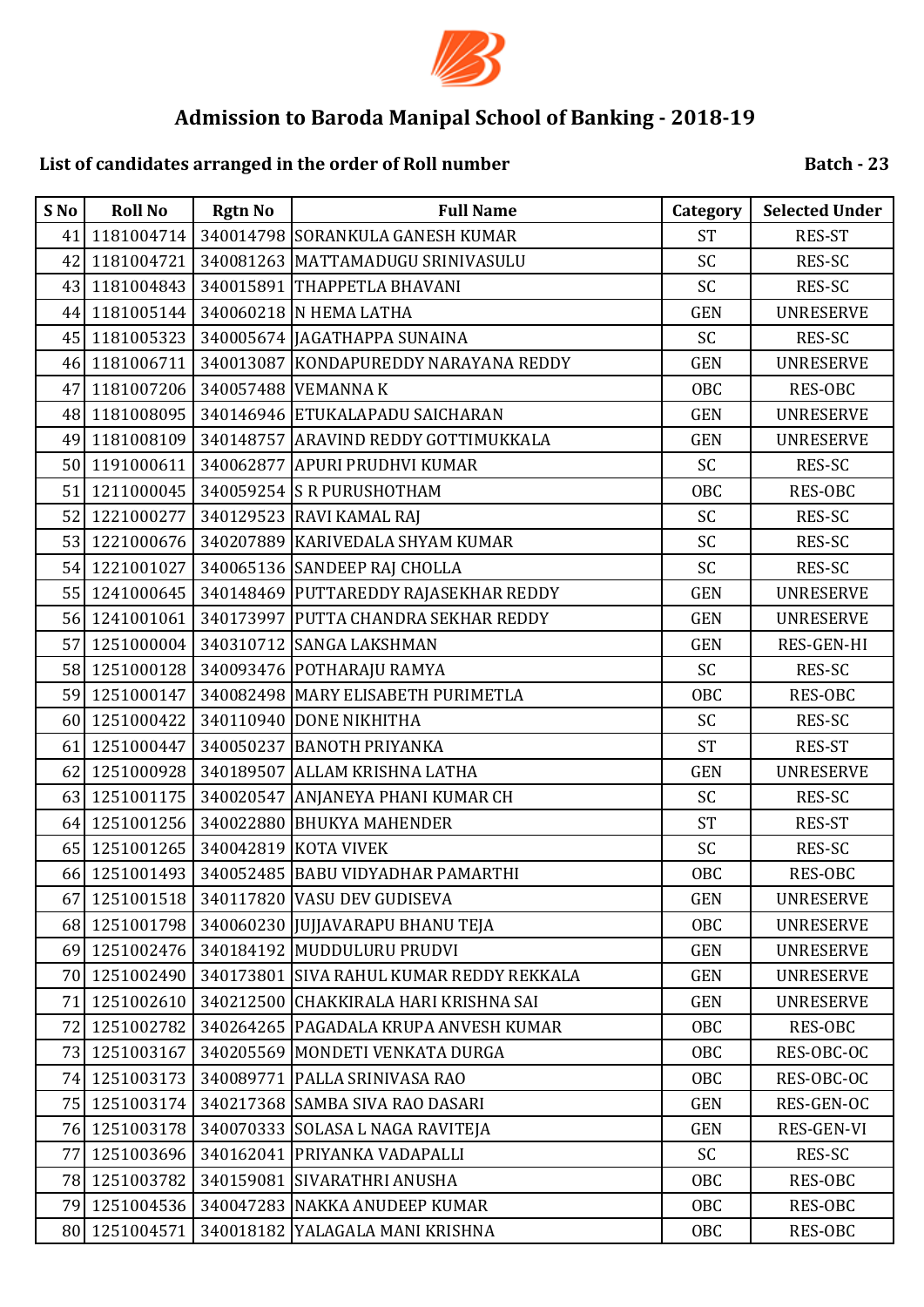

# **List of candidates arranged in the order of Roll number**

| S No | <b>Roll No</b> | <b>Rgtn No</b>    | <b>Full Name</b>                      | Category   | <b>Selected Under</b> |
|------|----------------|-------------------|---------------------------------------|------------|-----------------------|
| 81   | 1251004647     |                   | 340044908 SOLLETI SREE HARSHA VARDHAN | <b>GEN</b> | <b>UNRESERVE</b>      |
| 82   | 1251004757     |                   | 340057067 VIJAYASARADHI JAMALAPURAPU  | OBC        | <b>UNRESERVE</b>      |
| 83   | 1251004951     |                   | 340053924 TAMA RAVI KUMAR             | <b>ST</b>  | <b>RES-ST</b>         |
| 84   | 1251004956     |                   | 340065420 PEDDI PRABHU KIRAN          | <b>GEN</b> | <b>UNRESERVE</b>      |
| 85   | 1251005440     |                   | 340154800 POTLA ANAND PAUL            | <b>GEN</b> | <b>UNRESERVE</b>      |
| 86   | 1261001020     |                   | 340269391 KARAN SIKRI                 | <b>GEN</b> | <b>UNRESERVE</b>      |
| 87   | 1261001493     |                   | 340273331 KASSE HARIKA                | SC         | RES-SC                |
| 88   | 1261001913     |                   | 340008841 MITIKIRI BALA GURU VIVEK    | <b>GEN</b> | <b>UNRESERVE</b>      |
| 89   | 1261002011     |                   | 340025592 KATURI ABHISHEK             | SC         | RES-SC                |
| 90   | 1271000331     |                   | 340024707 KONDETI PRAVEEN KUMAR       | <b>OBC</b> | RES-OBC               |
| 91   | 1381000236     |                   | 340000728 SANJEET KUMAR               | OBC        | <b>UNRESERVE</b>      |
| 92   | 1381000260     |                   | 340034132 SARVAGYA MISHRA             | <b>GEN</b> | <b>UNRESERVE</b>      |
| 93   | 1381000506     |                   | 340009081 ABHISHEK KUMAR              | <b>GEN</b> | <b>UNRESERVE</b>      |
| 94   | 1381000686     | 340172224 AKRITI  |                                       | <b>GEN</b> | <b>UNRESERVE</b>      |
| 95   | 1381000911     |                   | 340120029 SURABHI ANAND               | <b>OBC</b> | RES-OBC               |
| 96   | 1391000071     |                   | 340225181 ABHISHEK KUMAR              | OBC        | RES-OBC               |
| 97   | 1391000477     |                   | 340221209 GITANJALI GUPTA             | <b>OBC</b> | RES-OBC               |
| 98   | 1401000367     |                   | 340166321 RAJNI KUMARI                | <b>GEN</b> | <b>UNRESERVE</b>      |
| 99   | 1411000116     |                   | 340010346 SHREYA SINHA                | <b>GEN</b> | <b>UNRESERVE</b>      |
| 100  | 1411000301     |                   | 340189806 ANIKET KUMAR                | SC         | RES-SC                |
| 101  | 1411000529     |                   | 340032450 HARSHITA KUMARI             | <b>OBC</b> | <b>UNRESERVE</b>      |
| 102  | 1411000632     | 340029771 AKRITI  |                                       | <b>GEN</b> | <b>UNRESERVE</b>      |
| 103  | 1411000743     |                   | 340075268 AYESHA NAUREEN              | <b>OBC</b> | <b>UNRESERVE</b>      |
| 104  | 1421000082     |                   | 340004090 DEEPANKAR                   | <b>GEN</b> | <b>UNRESERVE</b>      |
| 105  | 1421000126     |                   | 340308181 ASHUTOSH KUMAR VASHISTHA    | <b>GEN</b> | <b>UNRESERVE</b>      |
| 106  | 1421000349     |                   | 340005232 SONU KUMAR                  | <b>OBC</b> | <b>UNRESERVE</b>      |
| 107  | 1421000375     |                   | 340030399 AMARDEEP                    | <b>GEN</b> | <b>UNRESERVE</b>      |
| 108  | 1421001320     |                   | 340063741 RAHUL KUMAR                 | <b>GEN</b> | <b>UNRESERVE</b>      |
|      | 109 1421001412 |                   | 340014144 ATUL MAYANK                 | <b>GEN</b> | <b>UNRESERVE</b>      |
| 110  | 1431000004     |                   | 340008598 PRIYANKA CHARU              | OBC        | <b>UNRESERVE</b>      |
| 111  | 1431000103     |                   | 340080943 AADYA ABHINAV               | OBC        | <b>UNRESERVE</b>      |
| 112  | 1431000498     |                   | 340118920 POOJA KUMARI                | <b>GEN</b> | <b>UNRESERVE</b>      |
| 113  | 1431000612     |                   | 340129900 DEEPA KUMARI                | <b>GEN</b> | <b>UNRESERVE</b>      |
| 114  | 1431001150     |                   | 340214107 REKHA KUMARI                | OBC        | RES-OBC               |
| 115  | 1431001429     |                   | 340202588 NISHA CHOUDHARY             | OBC        | RES-OBC               |
| 116  | 1431002248     | 340007293 NIRBHAY |                                       | <b>GEN</b> | <b>UNRESERVE</b>      |
| 117  | 1431002320     | 340016567         | <b>VIVEK KUMAR TIWARI</b>             | <b>GEN</b> | <b>UNRESERVE</b>      |
| 118  | 1431002369     |                   | 340030041 ANAND SAGAR                 | OBC        | <b>UNRESERVE</b>      |
| 119  | 1431002712     | 340036191         | <b>TARUN KUMAR</b>                    | <b>GEN</b> | <b>UNRESERVE</b>      |
| 120  | 1431002835     |                   | 340071682 RUPESH KUMAR                | OBC        | RES-OBC               |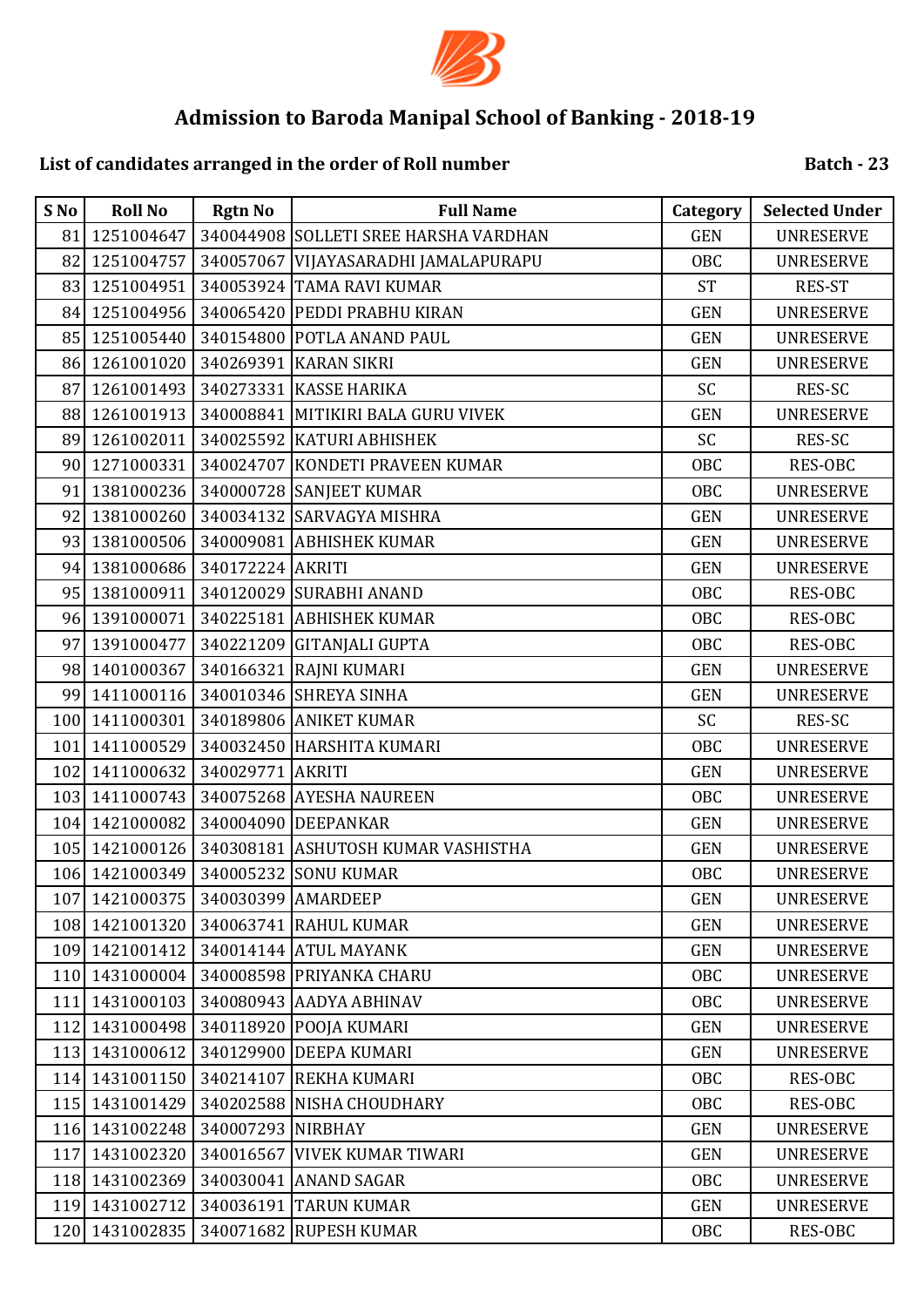

## **List of candidates arranged in the order of Roll number**

| S No             | <b>Roll No</b> | <b>Rgtn No</b>      | <b>Full Name</b>                        | Category   | <b>Selected Under</b> |
|------------------|----------------|---------------------|-----------------------------------------|------------|-----------------------|
| 121              | 1431003298     |                     | 340113239 RAVI SHANKAR                  | OBC        | RES-OBC               |
| 122              | 1431003497     |                     | 340110978 VIVEK ARYA                    | <b>OBC</b> | RES-OBC               |
| 123              | 1431003634     |                     | 340125826 RAVI RANJAN SHARMA            | <b>OBC</b> | RES-OBC               |
| 124              | 1431004101     |                     | 340178884 HIMANSHU KUMAR                | <b>OBC</b> | RES-OBC               |
|                  | 125 1431004178 |                     | 340195334 GAURAV KUMAR                  | OBC        | RES-OBC               |
|                  | 126 1431004429 | 340214397 PRAVEEN   |                                         | <b>ST</b>  | <b>RES-ST</b>         |
| 127              | 1431004523     |                     | 340228006 VIVEK KUMAR                   | <b>OBC</b> | <b>UNRESERVE</b>      |
|                  | 128 1431005107 |                     | 340277229 MANISH KUMAR                  | <b>OBC</b> | RES-OBC               |
| 129              | 1431005480     |                     | 340130160 SATISH KUMAR                  | <b>OBC</b> | RES-OBC-HI            |
| 130              | 1431006711     |                     | 340147955 PRIYANKA KUMARI               | <b>OBC</b> | RES-OBC               |
| 131              | 1431007233     | 340199948 RASHMI    |                                         | <b>GEN</b> | <b>UNRESERVE</b>      |
| 132              | 1431008151     |                     | 340000554 RAKESH KUMAR                  | <b>OBC</b> | RES-OBC               |
| 133              | 1431008283     |                     | 340014846 ALOK KUMAR                    | <b>GEN</b> | <b>UNRESERVE</b>      |
| 134              | 1431008595     | 340030461 VIVEK RAJ |                                         | <b>GEN</b> | <b>UNRESERVE</b>      |
| 135              | 1431008847     |                     | 340039652 ARBIND KUMAR                  | SC         | RES-SC                |
| 136              | 1431009036     |                     | 340071898 PUNIT KUMAR                   | <b>GEN</b> | <b>UNRESERVE</b>      |
| 137              | 1431009537     |                     | 340089693 HARSH RANJAN                  | <b>GEN</b> | <b>UNRESERVE</b>      |
|                  | 138 1431009677 |                     | 340116211 MUKUL ANAND                   | <b>ST</b>  | <b>RES-ST</b>         |
|                  | 139 1431010249 |                     | 340162354 SARWAJEET RAJ                 | <b>GEN</b> | <b>UNRESERVE</b>      |
| 140              | 1501000374     |                     | 340010024 SHIVANSHU RAJESHBHAI PARMAR   | SC         | RES-SC                |
| 141              | 1501000852     |                     | 340077233 NIRAJKUMAR JAGDISHBHAI VADHER | SC         | RES-SC                |
| 142              | 1501001257     |                     | 340047232 GAURAV GOPAL YADAV            | <b>OBC</b> | RES-OBC               |
|                  | 143 1501001475 |                     | 340000156 NIKHIL KUMAR BAMNAVAT         | <b>ST</b>  | RES-ST                |
|                  | 144 1531000557 |                     | 340174175 MAHAVIR NAINALAL CHANDEL      | <b>GEN</b> | <b>UNRESERVE</b>      |
|                  | 145 1531000680 | 340241126 ANKIT NAG |                                         | <b>ST</b>  | <b>RES-ST</b>         |
| 146              | 1571000234     |                     | 340166324 ANKIT MANOJKUMAR LINESWALA    | <b>OBC</b> | RES-OBC               |
|                  | 147 1571000480 |                     | 340051390 GHORI PARTH LABHUBHAI         | <b>GEN</b> | <b>UNRESERVE</b>      |
|                  | 148 1571000566 |                     | 340050704 MANISH MADANMOHAN TIWARI      | <b>GEN</b> | <b>UNRESERVE</b>      |
|                  | 149 1591000270 |                     | 340308149 GARIMA SURI                   | <b>GEN</b> | <b>UNRESERVE</b>      |
| 150 <sup> </sup> | 1601000306     |                     | 340000402 RASHMI SHARMA                 | <b>GEN</b> | <b>UNRESERVE</b>      |
| 151              | 1601000533     |                     | 340167516 MANJEET KUMAR                 | <b>GEN</b> | <b>UNRESERVE</b>      |
| 152              | 1611000003     |                     | 340311381 VARSHA BISHT                  | <b>GEN</b> | RES-GEN-HI            |
| 153              | 1611001060     |                     | 340163389 KULDEEP SINGH DOGRA           | <b>GEN</b> | <b>UNRESERVE</b>      |
| 154              | 1611001070     |                     | 340279358 FANINDRA NATH PANDEY          | <b>GEN</b> | <b>UNRESERVE</b>      |
| 155              | 1611001640     | 340048368 POOJA     |                                         | <b>GEN</b> | <b>UNRESERVE</b>      |
| 156              | 1621000358     |                     | 340088825 KAMAL KUMAR                   | <b>GEN</b> | <b>UNRESERVE</b>      |
| 157              | 1631000133     |                     | 340012840 EKTA GUPTA                    | <b>GEN</b> | <b>UNRESERVE</b>      |
| 158              | 1631000903     |                     | 340008483 ANNU CHAUHAN                  | <b>GEN</b> | <b>UNRESERVE</b>      |
| 159              | 1641000180     |                     | 340051484 ANMOL SHEORAN                 | <b>GEN</b> | <b>UNRESERVE</b>      |
| 160              | 1641000254     |                     | 340267824 HARMAN KAPOOR                 | <b>GEN</b> | <b>UNRESERVE</b>      |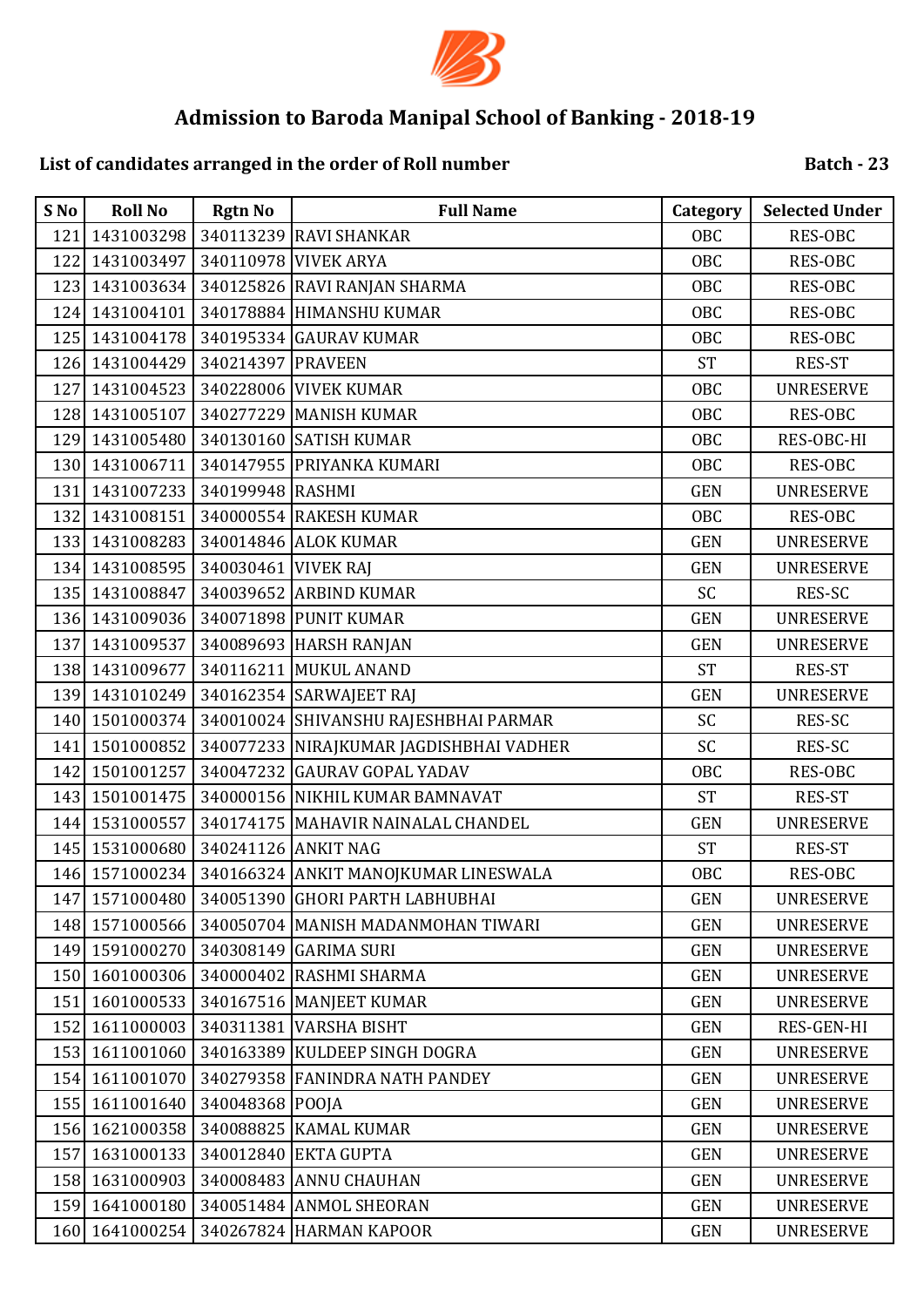

## **List of candidates arranged in the order of Roll number**

| S No | <b>Roll No</b>                     | <b>Rgtn No</b>      | <b>Full Name</b>                          | Category   | <b>Selected Under</b> |
|------|------------------------------------|---------------------|-------------------------------------------|------------|-----------------------|
| 161  | 1641000542                         | 340048815 AJAY      |                                           | <b>GEN</b> | <b>UNRESERVE</b>      |
| 162  |                                    |                     | 1791000231 340183947 DIKSHA SHARMA        | <b>GEN</b> | <b>UNRESERVE</b>      |
|      |                                    |                     | 163 1791000236 340124917 VASUDHA MAHAJAN  | <b>GEN</b> | <b>UNRESERVE</b>      |
| 164  | 1831000093                         |                     | 340025672 KUMARI RADHA                    | OBC        | <b>UNRESERVE</b>      |
|      | 165 1851000139 340122138 RITIK SEN |                     |                                           | <b>GEN</b> | <b>UNRESERVE</b>      |
|      |                                    |                     | 166 1851000260 340272803 MRINAL KASHYAP   | <b>GEN</b> | <b>UNRESERVE</b>      |
| 167  |                                    |                     | 1851000611 340082509 SAURAV KUMAR GANGULY | <b>GEN</b> | <b>UNRESERVE</b>      |
| 168  | 1851000867                         |                     | 340081706 MOUSAMI ACHARYA                 | <b>GEN</b> | <b>UNRESERVE</b>      |
| 169  | 1851000914                         |                     | 340202859 RAHUL PRASAD                    | OBC        | RES-OBC               |
| 170  | 1851001306 340083015 PRANAY RAJ    |                     |                                           | <b>GEN</b> | <b>UNRESERVE</b>      |
| 171  | 1861001285                         |                     | 340222356 ASHA SOREN                      | <b>ST</b>  | RES-ST                |
| 172  | 1861001361                         |                     | 340101594 ANKUR L BANDO                   | <b>ST</b>  | <b>RES-ST</b>         |
| 173  |                                    |                     | 1861001385   340206581   PRIYAL SWANI     | <b>OBC</b> | <b>UNRESERVE</b>      |
| 174  | 1861003632                         |                     | 340138741 ABHAY PRAKASH                   | OBC        | RES-OBC               |
| 175  | 1861003880 340109629 BHAWESH       |                     |                                           | <b>OBC</b> | <b>RES-OBC</b>        |
| 176  | 1871000378 340102963 ANUJ KUMAR    |                     |                                           | <b>OBC</b> | RES-OBC-HI            |
| 177  | 1881000284 340181992 BALAJI R      |                     |                                           | OBC        | RES-OBC               |
| 178  |                                    |                     | 1881000446 340142112 VINAY KUMAR PILLOLLA | SC         | RES-SC                |
| 179  | 1881000550                         |                     | 340007351 MITHUN M NAIK                   | <b>ST</b>  | RES-ST                |
| 180  | 1881000957                         |                     | 340028828 KRISHNAN C                      | <b>OBC</b> | <b>UNRESERVE</b>      |
| 181  | 1881001035   340115625 NAMITA V    |                     |                                           | <b>GEN</b> | <b>UNRESERVE</b>      |
| 182  | 1881001739                         |                     | 340004256 PRAJWALA M P                    | <b>GEN</b> | RES-GEN-ID            |
| 183  |                                    |                     | 1881001938 340144432 VAMSI KRISHNA DASARI | <b>OBC</b> | <b>RES-OBC</b>        |
| 184  | 1881002312                         |                     | 340185587 NAVEEN KUMAR V                  | SC         | RES-SC                |
| 185  | 1881003147                         |                     | 340023426 KETAN BISHT                     | <b>GEN</b> | <b>UNRESERVE</b>      |
|      | 186 1911000090 340048114 SHIVANAND |                     |                                           | <b>ST</b>  | RES-ST                |
|      | 187 1951000137                     |                     | 340036082 SHASHIKUMAR B                   | <b>ST</b>  | <b>RES-ST</b>         |
|      | 188 1951000239                     |                     | 340102081 NANJUNDA ALALAGERI              | <b>ST</b>  | RES-ST                |
|      | 189 1951000539                     |                     | 340151258 PRAVEENKUMAR HANUMAPPA GUDLANUR | OBC        | RES-OBC               |
|      | 190 1951000581                     |                     | 340088054 SHETTAPPA AVVANNA BARDOL        | OBC        | RES-OBC               |
| 191  | 1981000191                         |                     | 340005582 KEERTHI KIRAN                   | <b>GEN</b> | <b>UNRESERVE</b>      |
| 192  | 1991000018                         |                     | 340026613   JALADURGAM RAVEENDRA REDDY    | <b>GEN</b> | <b>UNRESERVE</b>      |
| 193  | 2011000100                         | 340072660 ANJALI B  |                                           | OBC        | RES-OBC               |
| 194  | 2011000309                         | 340184104 ABEY J    |                                           | <b>GEN</b> | <b>UNRESERVE</b>      |
| 195  | 2011000395                         | 340142273           | <b>ANN MARIA P JOSE</b>                   | <b>GEN</b> | <b>UNRESERVE</b>      |
| 196  | 2011000644                         | 340272923 VISAL B   |                                           | OBC        | <b>UNRESERVE</b>      |
| 197  | 2021000201                         | 340175300 SAJEESH C |                                           | OBC        | RES-OBC               |
| 198  | 2031000018                         |                     | 340236534 MELWIN MEKKUNNEL                | <b>GEN</b> | <b>UNRESERVE</b>      |
| 199  | 2031000042                         |                     | 340050303 MARIYA PAULOSE                  | <b>GEN</b> | <b>UNRESERVE</b>      |
|      | 200 2031000115                     |                     | 340104881 LINU ANJANA RAJEEV              | OBC        | RES-OBC               |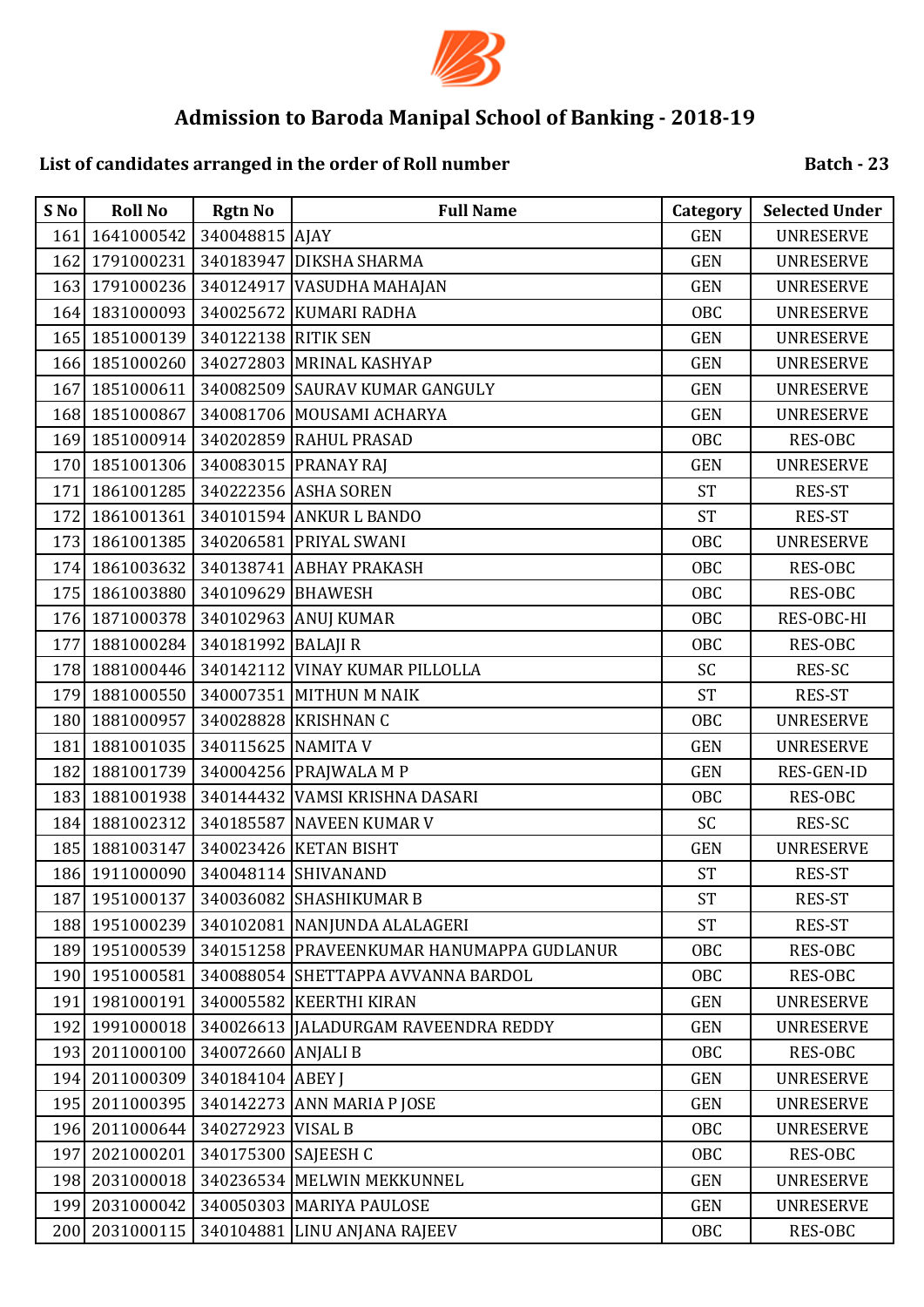

## **List of candidates arranged in the order of Roll number**

| S No | <b>Roll No</b> | <b>Rgtn No</b>      | <b>Full Name</b>           | Category   | <b>Selected Under</b> |
|------|----------------|---------------------|----------------------------|------------|-----------------------|
| 201  | 2031000151     |                     | 340090140 REENA MARY PAUL  | <b>GEN</b> | <b>UNRESERVE</b>      |
| 202  | 2031000171     | 340023438 RESHMI K  |                            | SC         | <b>UNRESERVE</b>      |
| 203  | 2031000262     |                     | 340126787 VINU VARGHESE    | <b>GEN</b> | <b>UNRESERVE</b>      |
| 204  | 2031000315     |                     | 340181851 ANANDU P V       | OBC        | <b>UNRESERVE</b>      |
| 205  | 2031000380     | 340137722 ANJALI D  |                            | OBC        | RES-OBC               |
| 206  | 2031000950     |                     | 340121599 SETHULAKSHMI M   | <b>GEN</b> | <b>UNRESERVE</b>      |
| 207  | 2031000956     |                     | 340240031 NITHIN RAJ V     | OBC        | <b>RES-OBC</b>        |
| 208  | 2031001069     |                     | 340202175 HARITHA HARIDAS  | <b>OBC</b> | RES-OBC               |
| 209  | 2031001186     |                     | 340051049 ARYA S DEV       | <b>GEN</b> | <b>UNRESERVE</b>      |
| 210  | 2041000029     | 340023503 SRUTHI A  |                            | <b>OBC</b> | <b>RES-OBC</b>        |
| 211  | 2041000066     |                     | 340319818 SHYMA MOL I      | <b>OBC</b> | RES-OBC               |
| 212  | 2041000099     | 340222700 SWETHAS   |                            | <b>OBC</b> | RES-OBC               |
| 213  | 2041000413     |                     | 340136914 ASWATHI K        | OBC        | <b>UNRESERVE</b>      |
| 214  | 2041000447     |                     | 340018065 PRATHAP VARMARI  | <b>OBC</b> | <b>RES-OBC</b>        |
| 215  | 2041000499     | 340001002 RITU PAUL |                            | <b>GEN</b> | <b>UNRESERVE</b>      |
| 216  | 2041000570     |                     | 340160998 KANNAN VR        | <b>OBC</b> | <b>UNRESERVE</b>      |
| 217  | 2041000717     | 340143266 SHILU M   |                            | <b>GEN</b> | <b>UNRESERVE</b>      |
| 218  | 2041000918     |                     | 340156698 RESHMA KRISHNAN  | <b>GEN</b> | <b>UNRESERVE</b>      |
| 219  | 2041000963     |                     | 340194297 SULU S KAHAR     | <b>OBC</b> | <b>UNRESERVE</b>      |
| 220  | 2041001022     |                     | 340170916 AJITH SOMAN V S  | <b>OBC</b> | RES-OBC               |
| 221  | 2041001168     |                     | 340189441 SARATH RAMANAN   | <b>OBC</b> | RES-OBC               |
| 222  | 2041001198     |                     | 340087091 BINOY HAROLD     | <b>OBC</b> | RES-OBC               |
| 223  | 2041001209     | 340070099 AKHIL P P |                            | <b>GEN</b> | <b>UNRESERVE</b>      |
| 224  | 2051000001     |                     | 340258718 HARSHA REJI      | <b>GEN</b> | RES-GEN-HI            |
| 225  | 2051000194     |                     | 340167812 APARNA AJITH     | <b>GEN</b> | <b>UNRESERVE</b>      |
| 226  | 2051000499     |                     | 340045093 ALEN VARGHESE    | <b>ST</b>  | RES-ST                |
| 227  | 2051000576     |                     | 340064090 CHRISTA PHILIP   | <b>GEN</b> | <b>UNRESERVE</b>      |
| 228  | 2051000642     |                     | 340253946 BINI ELIZ OOMMEN | <b>GEN</b> | <b>UNRESERVE</b>      |
| 229  | 2051000681     |                     | 340190826 EDWIN THOMAS     | <b>GEN</b> | <b>UNRESERVE</b>      |
| 230  | 2051000712     |                     | 340073910 SRUTHY MATHEW    | <b>GEN</b> | <b>UNRESERVE</b>      |
| 231  | 2061000157     |                     | 340135647 ABIN M SAJITH    | <b>GEN</b> | <b>UNRESERVE</b>      |
| 232  | 2061000259     |                     | 340155231 AMAL KRISHNA TR  | OBC        | RES-OBC               |
| 233  | 2061000341     |                     | 340268733 ABHISHEK R R     | OBC        | RES-OBC               |
| 234  | 2061000429     |                     | 340099181 BHAGYASREE BAIS  | OBC        | RES-OBC               |
| 235  | 2061000456     |                     | 340051610 SREEDEVI R       | <b>GEN</b> | <b>UNRESERVE</b>      |
| 236  | 2061000472     | 340093273 ASWINI E  |                            | <b>SC</b>  | RES-SC                |
| 237  | 2061000497     | 340146546 NIPUN T P |                            | OBC        | RES-OBC               |
| 238  | 2061000575     | 340227713 ADARSH S  |                            | <b>GEN</b> | <b>UNRESERVE</b>      |
| 239  | 2061000593     | 340027938 NEETHU P  |                            | <b>OBC</b> | RES-OBC               |
| 240  | 2061000762     |                     | 340142202 SNEHA MARIA JOSE | <b>GEN</b> | <b>UNRESERVE</b>      |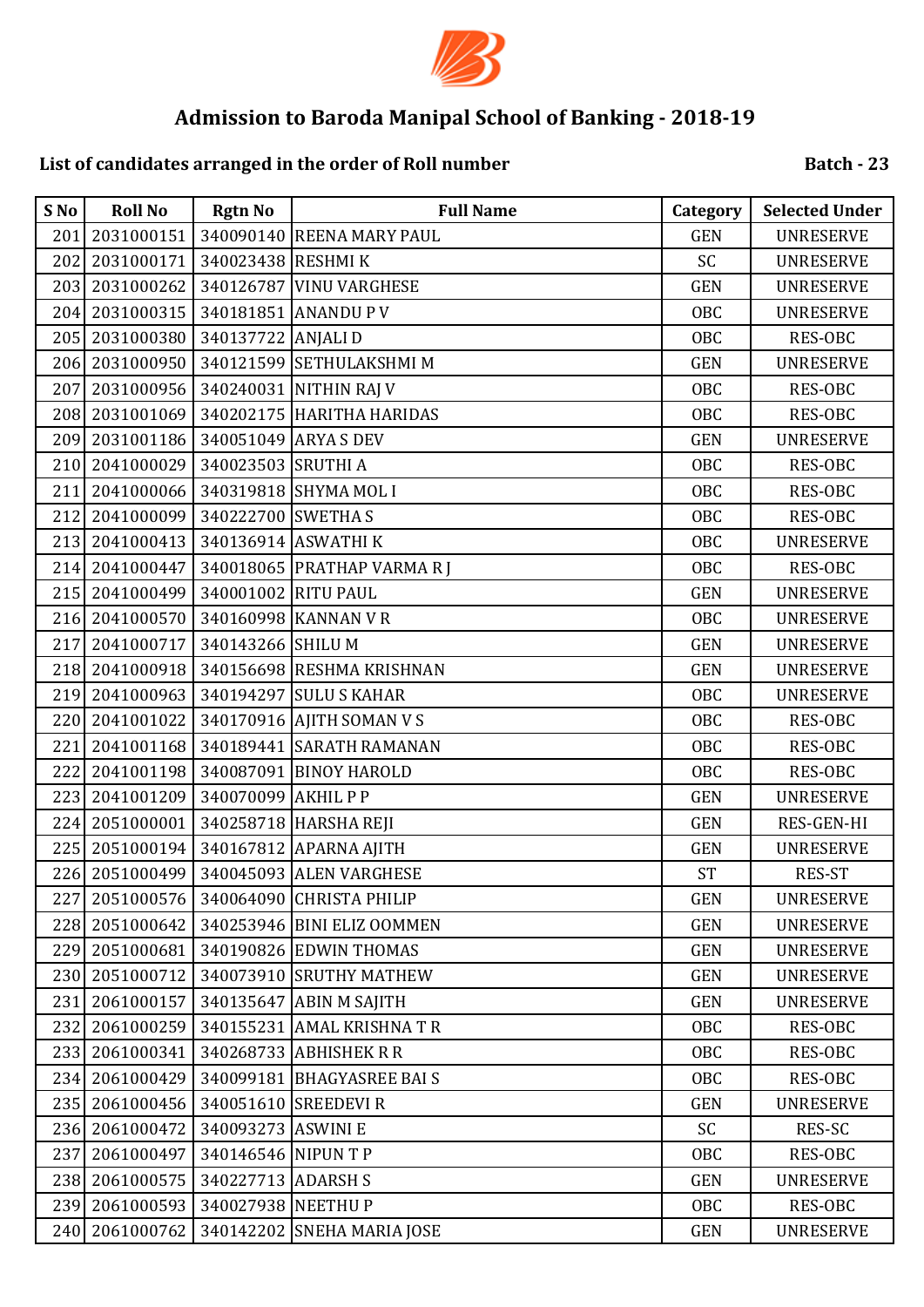

# **List of candidates arranged in the order of Roll number**

| S No | <b>Roll No</b> | <b>Rgtn No</b>      | <b>Full Name</b>                    | Category   | <b>Selected Under</b> |
|------|----------------|---------------------|-------------------------------------|------------|-----------------------|
| 241  | 2081000058     |                     | 340206314 NUSRATH A                 | OBC        | <b>RES-OBC</b>        |
| 242  | 2081000068     | 340158308 ANJITHA S |                                     | <b>OBC</b> | <b>UNRESERVE</b>      |
| 243  | 2081000159     | 340097894 SREEJA S  |                                     | <b>GEN</b> | <b>UNRESERVE</b>      |
| 244  | 2081000276     |                     | 340030580 SUDARSANAN S              | OBC        | <b>RES-OBC</b>        |
| 245  | 2081000318     |                     | 340202392 AJITH MOHAN               | <b>GEN</b> | <b>UNRESERVE</b>      |
| 246  | 2081000479     |                     | 340144487 RESHMASREE M R            | OBC        | RES-OBC               |
| 247  | 2081000498     | 340146244 AMRITHA R |                                     | <b>GEN</b> | <b>UNRESERVE</b>      |
| 248  | 2081000618     |                     | 340001507 VYSHAKH A P               | <b>OBC</b> | RES-OBC               |
| 249  | 2091000459     |                     | 340107159 GAYATHRI V K              | OBC        | RES-OBC               |
| 250  | 2091000460     |                     | 340106638 ARAVIND G R               | <b>GEN</b> | <b>UNRESERVE</b>      |
| 251  | 2091000465     |                     | 340081778 AKHIL S NAIR              | <b>GEN</b> | <b>UNRESERVE</b>      |
| 252  | 2091000481     |                     | 340049288 SRUTHY KS                 | <b>GEN</b> | <b>UNRESERVE</b>      |
| 253  | 2091000605     |                     | 340004875 NISHANA S J               | OBC        | RES-OBC               |
| 254  | 2091000687     | 340021666 MINU J S  |                                     | <b>OBC</b> | RES-OBC               |
| 255  | 2091000877     |                     | 340202005 HRIDYA V C                | <b>GEN</b> | RES-GEN-OC            |
| 256  | 2091000921     |                     | 340005086 ROHAN SAJU GEORGE         | <b>GEN</b> | <b>UNRESERVE</b>      |
| 257  | 2091001612     | 340066877 ANJU D    |                                     | <b>ST</b>  | RES-ST                |
| 258  | 2101000074     |                     | 340105084 MEGHARAG N M              | <b>OBC</b> | <b>RES-OBC</b>        |
| 259  | 2101000099     | 340124841 VIDYA P   |                                     | <b>GEN</b> | <b>UNRESERVE</b>      |
| 260  | 2101000384     |                     | 340051861 ASHNA SHAJI               | <b>OBC</b> | RES-OBC               |
| 261  | 2101000493     |                     | 340140075 ANAGHA SANTHOSH           | <b>OBC</b> | RES-OBC               |
| 262  | 2101000948     |                     | 340146236 SREELAKSHMI P             | <b>GEN</b> | <b>UNRESERVE</b>      |
| 263  | 2111001314     |                     | 340040919 TUSHAR MERAVI             | <b>ST</b>  | RES-ST                |
| 264  | 2111001875     |                     | 340049037 YUVRAJ SURYAVANSHI        | SC         | <b>UNRESERVE</b>      |
| 265  | 2111002805     |                     | 340320436 AKSHAY VIDHANI            | <b>GEN</b> | <b>UNRESERVE</b>      |
| 266  | 2111002997     |                     | 340013865 PRERNA PAL                | <b>OBC</b> | RES-OBC               |
| 267  | 2111003097     |                     | 340281069 GOURAV DASANIYA           | OBC        | RES-OBC               |
|      | 268 2111003176 | 340128947 DIVYA     |                                     | <b>GEN</b> | <b>UNRESERVE</b>      |
| 269  | 2111003361     |                     | 340111348 NAINCY JAIN               | <b>GEN</b> | <b>UNRESERVE</b>      |
| 270  | 2121001103     |                     | 340076435 UPENDRA SINGH TOMAR       | <b>GEN</b> | <b>UNRESERVE</b>      |
| 271  | 2131001044     |                     | 340121444 PRADEEP JOSHI             | <b>GEN</b> | <b>UNRESERVE</b>      |
| 272  | 2131001131     |                     | 340129823 DEEPESH SHARMA            | <b>GEN</b> | <b>UNRESERVE</b>      |
| 273  | 2131001150     |                     | 340092696 KSHITIJ CHOUDHARY         | <b>GEN</b> | <b>UNRESERVE</b>      |
| 274  | 2131001482     |                     | 340156488 NIRUNJAY AGRAWAL          | <b>GEN</b> | RES-GEN-VI            |
| 275  | 2131002622     | 340088027           | NIRMAL BIJROTHIYA                   | <b>SC</b>  | RES-SC                |
| 276  | 2141000540     |                     | 340075334 SHIVAM UPADHYAY           | <b>GEN</b> | <b>UNRESERVE</b>      |
| 277  | 2181000345     |                     | 340307401 VIKRANT MUNESH KHOBRAGADE | <b>SC</b>  | RES-SC                |
| 278  | 2191000179     |                     | 340220490 DIPAK MAROTI DONGARE      | OBC        | RES-OBC               |
| 279  | 2191000322     |                     | 340194280 JAYA SAMADHAN WANE        | <b>SC</b>  | RES-SC                |
| 280  | 2251000096     |                     | 340049625 MAHAK RAVINDRA VERMA      | <b>GEN</b> | <b>UNRESERVE</b>      |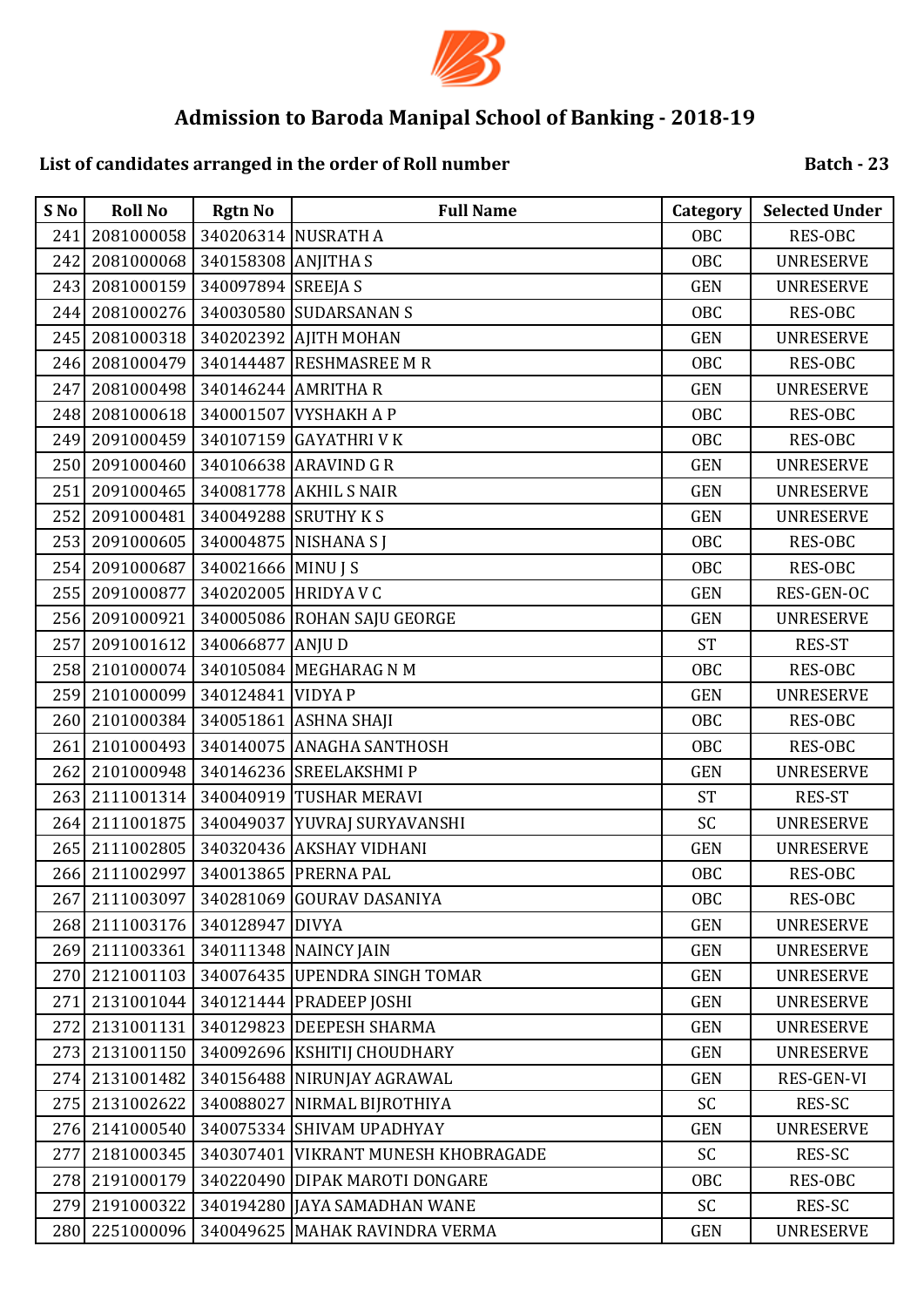

# **List of candidates arranged in the order of Roll number**

| S No | <b>Roll No</b> | <b>Rgtn No</b>      | <b>Full Name</b>                           | Category   | <b>Selected Under</b> |
|------|----------------|---------------------|--------------------------------------------|------------|-----------------------|
| 281  | 2251000892     |                     | 340094399 YUGANK SINGH BISHT               | <b>GEN</b> | <b>UNRESERVE</b>      |
| 282  | 2251001938     |                     | 340165507 JASVINDER SINGH                  | <b>GEN</b> | <b>UNRESERVE</b>      |
| 283  | 2251002647     |                     | 340011862 IPSIT PRADHAN                    | OBC        | <b>UNRESERVE</b>      |
| 284  | 2251003035     |                     | 340108928 SUMIT CHAKRABORTY                | <b>GEN</b> | <b>UNRESERVE</b>      |
| 285  | 2261000584     |                     | 340004978 MOHIT AJAY SHENDE                | SC         | RES-SC                |
| 286  | 2261002855     |                     | 340001898 SUDESH ANAND PETKAR              | SC         | RES-SC                |
| 287  |                |                     | 2261002944 340177379 TUSHAR DADARAO SHENDE | SC         | RES-SC                |
| 288  | 2281000289     |                     | 340007911 VIJAY ASHOK KADAM                | SC         | RES-SC                |
| 289  | 2291003424     |                     | 340297291 KIRAN CHANDRAKANT AWALE          | SC         | RES-SC                |
| 290  | 2291003441     |                     | 340276245 POONAM CHAND KHILERI             | <b>OBC</b> | RES-OBC               |
| 291  | 2291004037     |                     | 340025103 SHUBHAM DEVIDAS BHAGAT           | SC         | RES-SC                |
| 292  | 2421000148     |                     | 340001073 SANDEEP KUMAR PANDA              | <b>GEN</b> | <b>UNRESERVE</b>      |
| 293  | 2431000931     |                     | 340069552 SWAGAT KUMAR GURU                | <b>GEN</b> | <b>UNRESERVE</b>      |
| 294  | 2431001097     |                     | 340130703 MALAYA KUMAR SATPATHY            | <b>GEN</b> | <b>UNRESERVE</b>      |
|      |                |                     | 295 2431001103 340207927 DEEPTIMAYEE EKKA  | <b>ST</b>  | <b>RES-ST</b>         |
| 296  | 2431001493     |                     | 340310667 JITENDRA MURMU                   | <b>ST</b>  | RES-ST                |
| 297  | 2431001745     |                     | 340131949 BANDANA PRIYADARSHINI            | <b>OBC</b> | RES-OBC               |
|      | 298 2431001804 |                     | 340262294 DEEPAK KUMAR JENA                | SC         | RES-SC                |
|      | 299 2431002400 |                     | 340160641 AMIT KUMAR PATTANAIK             | <b>GEN</b> | <b>UNRESERVE</b>      |
| 300  | 2431002874     |                     | 340128988 PATITAPABAN SAMAL                | <b>GEN</b> | <b>UNRESERVE</b>      |
| 301  |                |                     | 2431003176 340125660 SUMIT SRICHANDAN      | <b>GEN</b> | <b>UNRESERVE</b>      |
| 302  | 2431003931     |                     | 340204885 SATISH KUMAR MAHAKHUD            | OBC        | RES-OBC               |
| 303  | 2431004154     |                     | 340043860 RAHUL KUMAR                      | <b>OBC</b> | RES-OBC               |
| 304  | 2431005013     |                     | 340128666 PARITOSH MISHRA                  | <b>GEN</b> | <b>UNRESERVE</b>      |
| 305  | 2431005042     |                     | 340055702 STHITIPRAGYNA BEHERA             | <b>SC</b>  | RES-SC                |
| 306  | 2441000410     |                     | 340220189 MIHIR KUMAR SWAIN                | <b>GEN</b> | <b>UNRESERVE</b>      |
| 307  | 2471000062     |                     | 340077118 RAMCHANDRA MARANDI               | <b>ST</b>  | RES-ST                |
|      | 308 2471000320 |                     | 340233502 RAKESH KUMAR PRUSTY              | OBC        | RES-OBC               |
|      | 309 2481000275 |                     | 340055733 ANURAG PANIGRAHI                 | <b>GEN</b> | <b>UNRESERVE</b>      |
|      | 310 2491000156 |                     | 340060792 SATHYA PRAKASH S                 | <b>ST</b>  | RES-ST                |
| 311  | 2511000076     |                     | 340001364 NEHA GUPTA                       | <b>GEN</b> | <b>UNRESERVE</b>      |
| 312  | 2511000443     |                     | 340136018 PRIYA GANDHI                     | <b>GEN</b> | <b>UNRESERVE</b>      |
| 313  | 2511000811     | 340182264 SALONY    |                                            | SC         | RES-SC                |
| 314  | 2511001111     |                     | 340187457 JASMINE KAUR                     | <b>GEN</b> | <b>UNRESERVE</b>      |
| 315  | 2511001736     |                     | 340041581 KHUSHAL VERMA                    | <b>GEN</b> | <b>UNRESERVE</b>      |
|      | 316 2531000111 |                     | 340010014 DIVESH TANEJA                    | <b>GEN</b> | <b>UNRESERVE</b>      |
| 317  | 2531000588     |                     | 340258343 NISHANT SHARMA                   | <b>GEN</b> | <b>UNRESERVE</b>      |
|      | 318 2541000507 |                     | 340062619 GUNVIR SINGH                     | <b>GEN</b> | <b>UNRESERVE</b>      |
| 319  | 2541000527     | 340028885 ANU JOSHI |                                            | <b>GEN</b> | <b>UNRESERVE</b>      |
| 320  | 2571000557     |                     | 340068321 ASVIN MALHOTRA                   | GEN        | <b>UNRESERVE</b>      |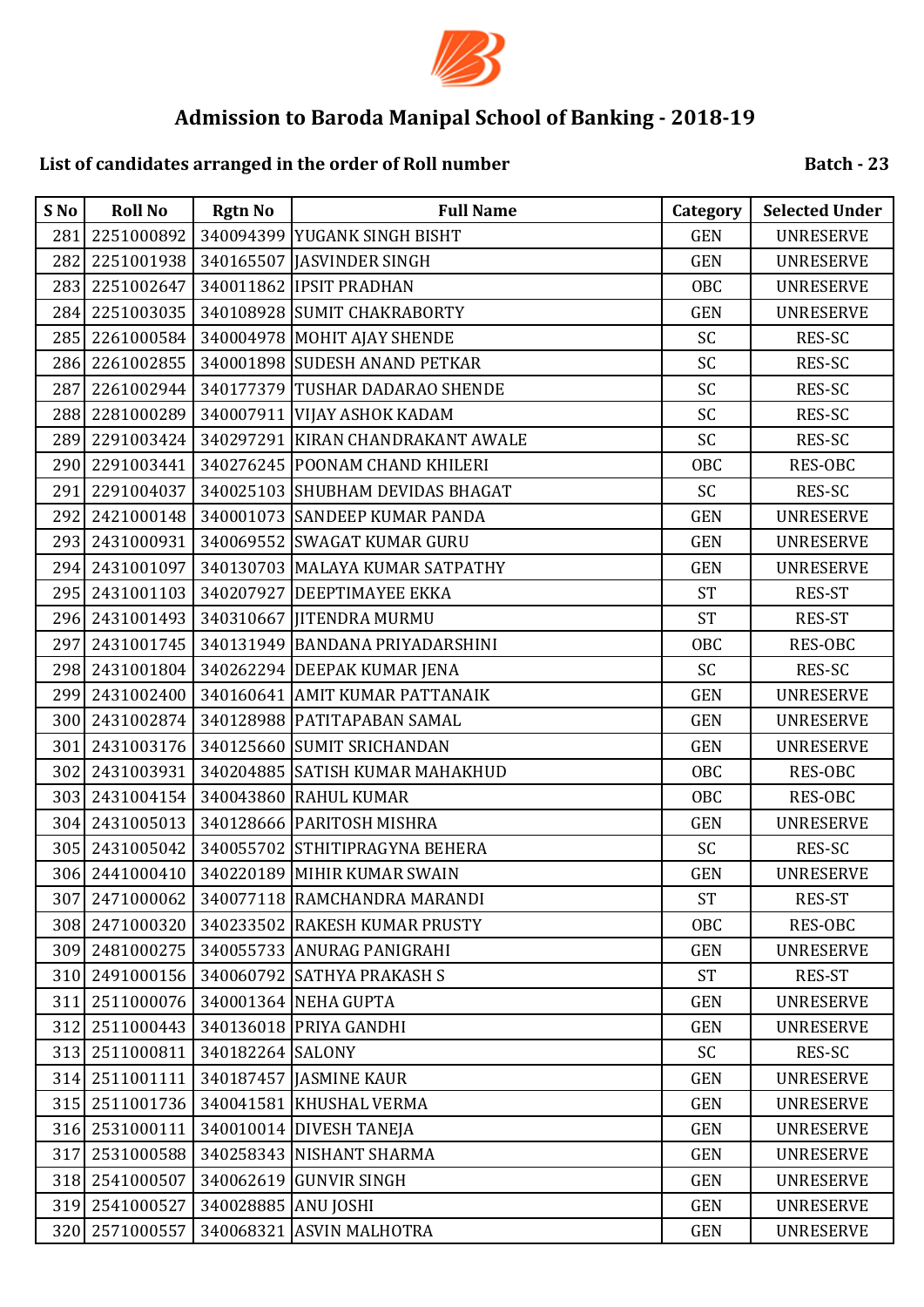

## **List of candidates arranged in the order of Roll number**

| S No | <b>Roll No</b> | <b>Rgtn No</b>    | <b>Full Name</b>                   | <b>Category</b> | <b>Selected Under</b> |
|------|----------------|-------------------|------------------------------------|-----------------|-----------------------|
| 321  | 2591000060     |                   | 340034362 BALPREET SINGH DHINDSA   | <b>GEN</b>      | <b>UNRESERVE</b>      |
| 322  | 2591000076     |                   | 340195162 KETAN GOYAL              | <b>GEN</b>      | <b>UNRESERVE</b>      |
| 323  | 2601000392     |                   | 340021482 HIMANSHU SEERVI          | <b>GEN</b>      | <b>UNRESERVE</b>      |
| 324  | 2611000190     |                   | 340180723 MONIKA JAIN              | <b>GEN</b>      | <b>UNRESERVE</b>      |
| 325  | 2611000274     |                   | 340016127 DEEPAK MEENA             | <b>ST</b>       | RES-ST                |
| 326  | 2631000073     |                   | 340227652 JAYANTI GOYAL            | <b>GEN</b>      | <b>UNRESERVE</b>      |
| 327  | 2631000133     |                   | 340056803 AKSHAY SHARMA            | <b>GEN</b>      | <b>UNRESERVE</b>      |
| 328  | 2631000210     |                   | 340101961 DHARMENDER SINGH         | <b>OBC</b>      | RES-OBC               |
| 329  | 2631000255     |                   | 340163016 ANKIT KUMAR              | <b>OBC</b>      | <b>UNRESERVE</b>      |
| 330  | 2631000389     |                   | 340117765   JAI KUMAR CHAUHAN      | SC              | RES-SC                |
| 331  | 2641000307     |                   | 340002217 SHIVANGI SHARMA          | <b>GEN</b>      | <b>UNRESERVE</b>      |
| 332  | 2641000411     |                   | 340002768 RISHABH SURANA           | SC              | <b>UNRESERVE</b>      |
| 333  | 2641000436     |                   | 340022928 VISHNU RAJAN YADAV       | SC              | RES-SC                |
| 334  | 2641001032     |                   | 340072320 VAIBHAV GARG             | <b>GEN</b>      | <b>UNRESERVE</b>      |
| 335  | 2641001802     |                   | 340224539 ABHINAV AERON            | <b>GEN</b>      | <b>UNRESERVE</b>      |
| 336  | 2641002009     |                   | 340098554 AJAY SINGH               | <b>OBC</b>      | RES-OBC               |
| 337  | 2641002147     |                   | 340021500 MEGHA SHARMA             | <b>GEN</b>      | <b>UNRESERVE</b>      |
| 338  | 2641002394     |                   | 340138562 RITANSHU PARMAR          | <b>GEN</b>      | <b>UNRESERVE</b>      |
| 339  | 2641002973     |                   | 340035075 ANAND SEEGAR             | <b>OBC</b>      | RES-OBC               |
| 340  | 2641003022     |                   | 340140275 NISHKARSH GOYAL          | <b>GEN</b>      | <b>UNRESERVE</b>      |
| 341  | 2641003550     |                   | 340091887 VIJAY PARMAR             | SC              | RES-SC                |
| 342  | 2641003924     |                   | 340186078 PAVAN KUMAR GUPTA        | <b>GEN</b>      | <b>UNRESERVE</b>      |
| 343  | 2641003930     |                   | 340003594 RAJESH MEENA             | <b>ST</b>       | RES-ST                |
| 344  | 2641004034     |                   | 340097221 SHREESTHI KAWAT          | <b>ST</b>       | RES-ST                |
| 345  | 2641005630     |                   | 340115992 ROHIT TETARWAL           | <b>OBC</b>      | <b>UNRESERVE</b>      |
| 346  | 2641006249     |                   | 340137389 ROBIN SINGH SAUGAT       | SC              | RES-SC                |
| 347  | 2641006484     | 340129647         | <b>VIKRAM SINGH MEENA</b>          | <b>ST</b>       | RES-ST                |
| 348  | 2651000043     |                   | 340283234 GUNJAN JOSHI             | <b>GEN</b>      | <b>UNRESERVE</b>      |
| 349  | 2651000154     |                   | 340121956   JYOTSANA BORAWAR       | OBC             | RES-OBC               |
| 350  | 2651000306     |                   | 340035365 KAMAKSHI MEENA           | <b>ST</b>       | RES-ST                |
| 351  | 2651000346     |                   | 340256570 ABHINAV VYAS             | <b>GEN</b>      | <b>UNRESERVE</b>      |
| 352  | 2651000450     |                   | 340001136 JITENDRA KHOJA           | OBC             | RES-OBC               |
| 353  | 2651000452     |                   | 340294688 VINAY CHOUDHARY          | OBC             | <b>UNRESERVE</b>      |
| 354  | 2651000573     |                   | 340175719 MAHENDER SINGH CHOUDHARY | <b>OBC</b>      | RES-OBC               |
| 355  | 2651000902     |                   | 340003781 GAURAV BHARGAVA          | <b>GEN</b>      | <b>UNRESERVE</b>      |
| 356  | 2661000116     |                   | 340169465 DINESH KUMAR MEENA       | <b>ST</b>       | RES-ST                |
| 357  | 2691000011     |                   | 340205314 ASHISH ARJUNAN NAIR      | <b>GEN</b>      | RES-GEN-HI            |
| 358  | 2691000065     |                   | 340182721 BARTHIPAMARUTHU          | OBC             | <b>UNRESERVE</b>      |
| 359  | 2691000069     |                   | 340061411 SIPI JAYAKUMAR P         | <b>OBC</b>      | <b>UNRESERVE</b>      |
| 360  | 2691000142     | 340275363 OVIYA N |                                    | OBC             | <b>UNRESERVE</b>      |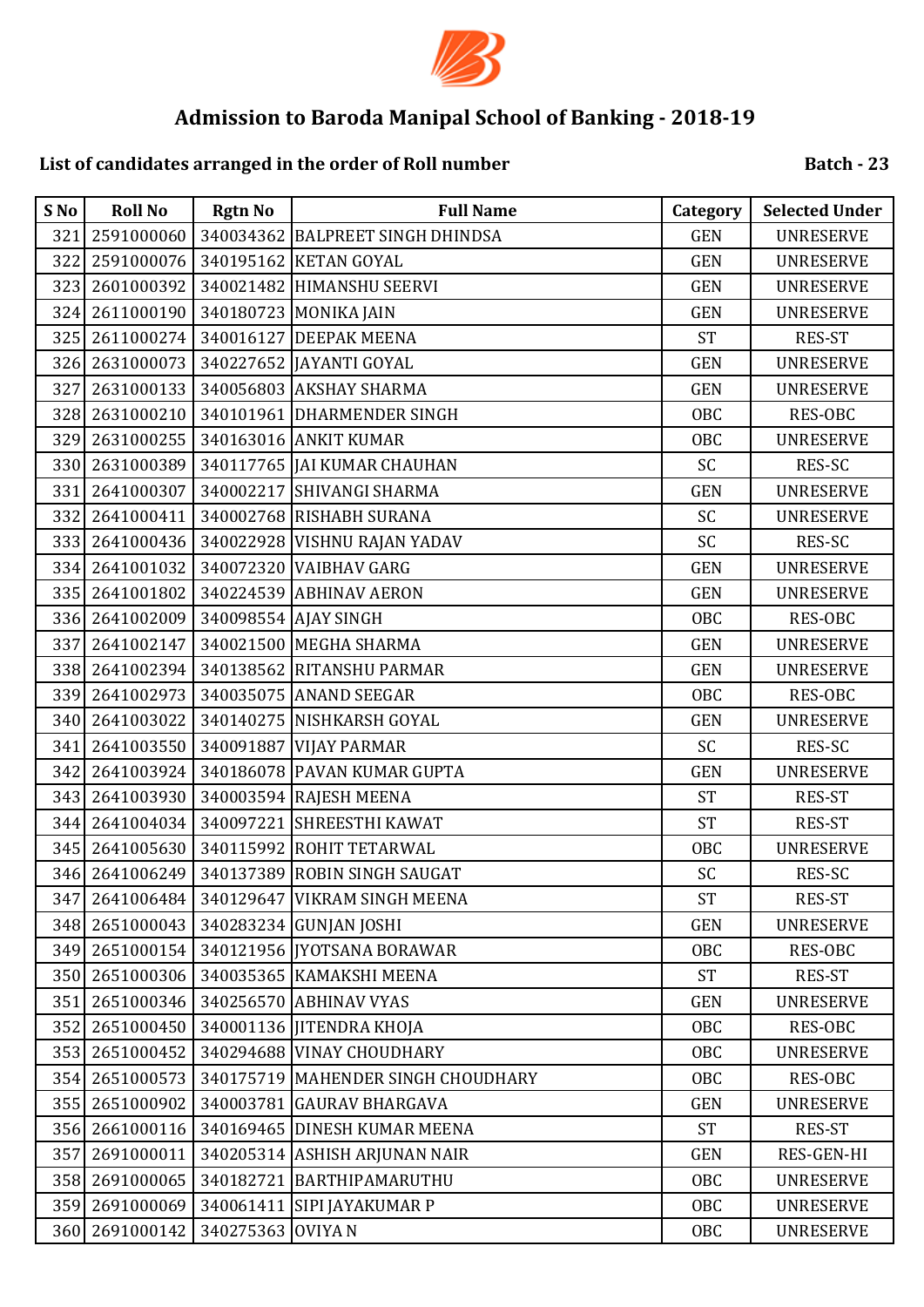

## **List of candidates arranged in the order of Roll number**

| S No | <b>Roll No</b> | <b>Rgtn No</b>      | <b>Full Name</b>                       | <b>Category</b> | <b>Selected Under</b> |
|------|----------------|---------------------|----------------------------------------|-----------------|-----------------------|
| 361  | 2691000421     |                     | 340166347 SYED ABUTHAKIR J             | OBC             | <b>RES-OBC</b>        |
| 362  | 2691000769     | 340257251 DINESH P  |                                        | <b>SC</b>       | RES-SC                |
| 363  | 2691000934     |                     | 340081811 ANBU NIVETHA V               | OBC             | <b>UNRESERVE</b>      |
| 364  | 2691001124     |                     | 340185875 ASHWIN MATHIALAGAN           | SC              | <b>UNRESERVE</b>      |
|      | 365 2691001232 |                     | 340095022 VENKATAARAVIND K             | <b>OBC</b>      | RES-OBC               |
| 366  | 2691001305     | 340295627 SATHISH K |                                        | OBC             | <b>UNRESERVE</b>      |
| 367  |                |                     | 2691001318   340115444 SATHIYASEELAN B | SC              | RES-SC                |
|      | 368 2691001605 |                     | 340125925 JAYAPRAKASH V                | <b>OBC</b>      | <b>UNRESERVE</b>      |
| 369  | 2691001652     |                     | 340177814 SAMPATHKUMAR S               | OBC             | <b>RES-OBC</b>        |
| 370  | 2691001711     |                     | 340256485 ABHILASH KANNAN              | OBC             | RES-OBC               |
| 371  | 2691001715     | 340208915 SARANYA S |                                        | SC              | <b>UNRESERVE</b>      |
| 372  | 2691001716     |                     | 340073214 ROHAN SHARMA R               | OBC             | <b>UNRESERVE</b>      |
| 373  | 2691001808     | 340069320 RUPIKA S  |                                        | <b>GEN</b>      | <b>UNRESERVE</b>      |
| 374  | 2691001854     | 340184854 ANANTH J  |                                        | SC              | RES-SC                |
| 375  |                |                     | 2691002021 340144545 SUNDARESAN S      | OBC             | RES-OBC               |
| 376  | 2691002046     | 340159791 MIDHUN    |                                        | OBC             | <b>UNRESERVE</b>      |
| 377  | 2691002116     |                     | 340154066 JOTHIPRAKASAM M              | OBC             | <b>RES-OBC</b>        |
| 378  | 2691002336     |                     | 340078698 ARUN RAJEETH R               | OBC             | <b>RES-OBC</b>        |
| 379  | 2691002495     |                     | 340138215 SIYAMALA P                   | OBC             | <b>UNRESERVE</b>      |
| 380  | 2691002542     |                     | 340275406 ARUL PRAKASH S               | OBC             | RES-OBC-VI            |
| 381  | 2691002676     |                     | 340106303 VANA RAJAN M                 | <b>OBC</b>      | RES-OBC               |
| 382  | 2691002819     |                     | 340043308 VINAYAKSHANKAR K             | OBC             | <b>RES-OBC</b>        |
| 383  | 2691002874     | 340173568 INIYAN    |                                        | OBC             | <b>UNRESERVE</b>      |
| 384  | 2691003328     |                     | 340113514 C R RAKESH                   | <b>OBC</b>      | <b>UNRESERVE</b>      |
| 385  | 2691003387     |                     | 340007302 KAVINKUMAR K                 | OBC             | <b>UNRESERVE</b>      |
| 386  | 2691003546     | 340168805 SUDHA S   |                                        | SC              | RES-SC                |
| 387  |                |                     | 2691003623 340005211 THANNADEVAN P     | OBC             | RES-OBC               |
| 388  | 2691003722     |                     | 340169314 POORNA CHANDER               | <b>GEN</b>      | <b>UNRESERVE</b>      |
| 389  | 2691004025     |                     | 340112773 ADHITHIYAN R                 | OBC             | RES-OBC               |
| 390  | 2691004075     |                     | 340244170 SANTHAKUMAR S                | <b>SC</b>       | RES-SC                |
| 391  | 2691004187     |                     | 340218484 BASKARAN M                   | OBC             | RES-OBC               |
| 392  | 2691004204     |                     | 340271846 JANANI SUKUMARAN             | OBC             | <b>UNRESERVE</b>      |
| 393  | 2691004217     |                     | 340200062 GALLA SIREESHA               | <b>GEN</b>      | <b>UNRESERVE</b>      |
| 394  | 2691004233     |                     | 340218503 VISWANATH B                  | <b>GEN</b>      | <b>UNRESERVE</b>      |
| 395  | 2691004240     | 340314778 USHA S    |                                        | OBC             | <b>UNRESERVE</b>      |
| 396  | 2691004321     | 340068881 DHARINI P |                                        | <b>SC</b>       | RES-SC                |
| 397  | 2691004505     |                     | 340222121 RAJAPANDIAN P                | OBC             | RES-OBC               |
| 398  | 2691004574     | 340129454 MAHESH M  |                                        | OBC             | RES-OBC               |
| 399  | 2691004576     |                     | 340197536 SRINIVAS K                   | OBC             | RES-OBC               |
| 400  | 2701000220     |                     | 340043773 NARENDRANATH K               | OBC             | RES-OBC               |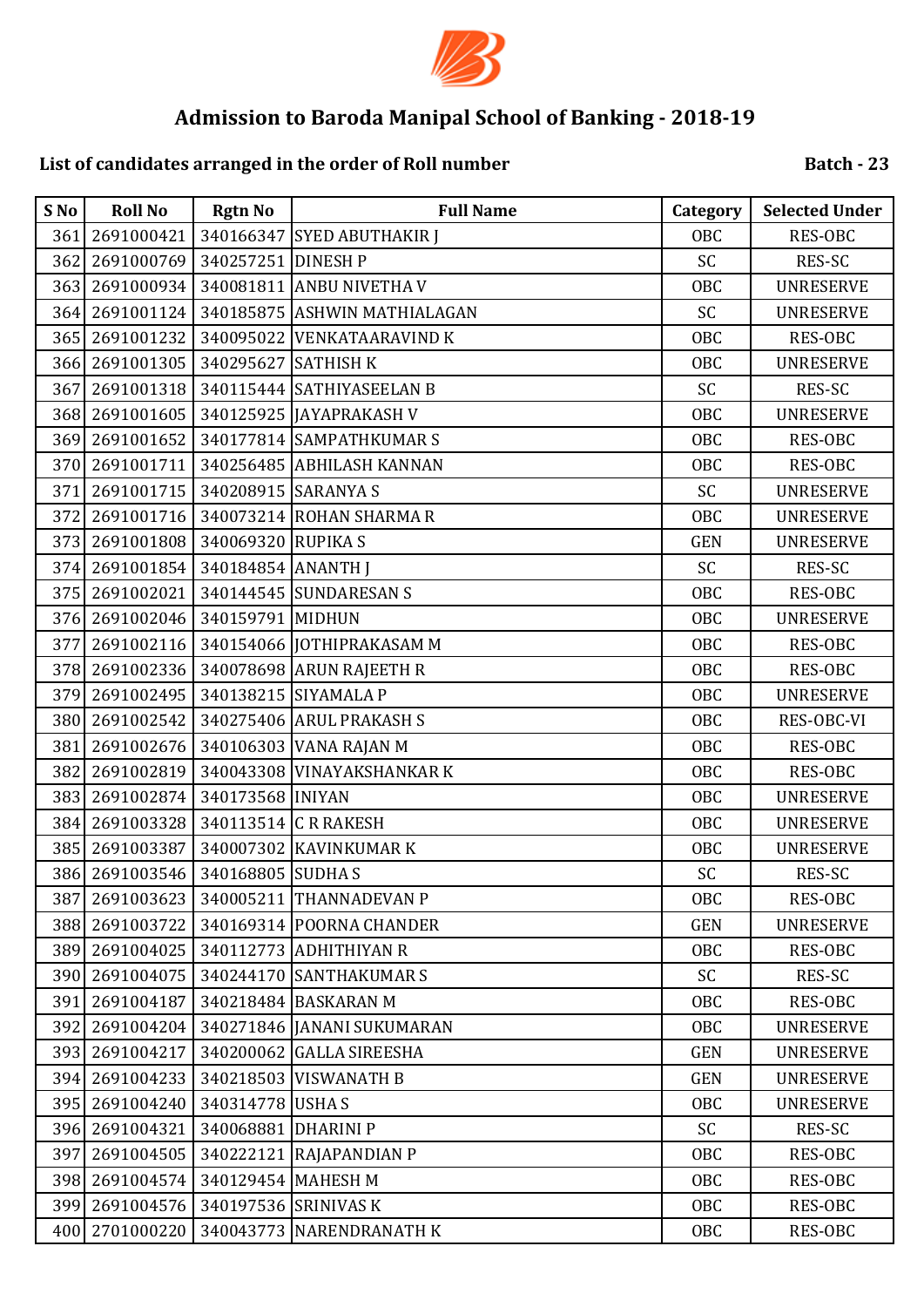

# **List of candidates arranged in the order of Roll number**

| S No | <b>Roll No</b> | <b>Rgtn No</b>       | <b>Full Name</b>                   | Category   | <b>Selected Under</b> |
|------|----------------|----------------------|------------------------------------|------------|-----------------------|
| 401  | 2701000381     |                      | 340114032 DINESH KUMAR M           | <b>OBC</b> | <b>UNRESERVE</b>      |
| 402  | 2701000551     |                      | 340057333 B BALU PRASAD            | SC         | RES-SC                |
| 403  | 2701000926     |                      | 340056079 MANJUNATH R              | OBC        | <b>RES-OBC</b>        |
| 404  | 2701001176     |                      | 340157649 SWETHA SREE V            | SC         | RES-SC                |
| 405  | 2701001265     | 340202686 SAMRAJ R   |                                    | <b>OBC</b> | <b>RES-OBC</b>        |
| 406  | 2701001488     |                      | 340184136 BALACHANDRAN M           | <b>OBC</b> | RES-OBC               |
| 407  | 2701001496     |                      | 340295855 OMPRAGASH T S            | <b>OBC</b> | RES-OBC               |
| 408  | 2701001566     |                      | 340052797 RASIK SYED ABUDHAKIR A   | <b>OBC</b> | RES-OBC               |
| 409  | 2701001579     |                      | 340118271 RAVISHANKAR A            | <b>OBC</b> | <b>UNRESERVE</b>      |
| 410  | 2701001678     |                      | 340119562 DINESH KUMAR B           | <b>OBC</b> | RES-OBC               |
| 411  | 2701001715     |                      | 340161913 KARTHIKA A               | SC         | RES-SC                |
| 412  | 2701001933     |                      | 340135861 SUGANYADEVI A            | <b>OBC</b> | <b>RES-OBC</b>        |
| 413  | 2711000151     |                      | 340272350 RAMKISHAN RAJARAM        | <b>OBC</b> | RES-OBC               |
| 414  | 2711000214     |                      | 340258931 SOUNDARA RAJAN M         | <b>OBC</b> | RES-OBC               |
| 415  | 2721000021     | 340061924 SATHISH A  |                                    | SC         | RES-SC                |
| 416  | 2731000037     |                      | 340053027 AKSHAYADAS D             | <b>OBC</b> | <b>RES-OBC</b>        |
| 417  | 2731000228     |                      | 340181980 SHEELA DEVI S            | <b>OBC</b> | RES-OBC               |
|      | 418 2741000170 |                      | 340182210 GNANAGURU M              | <b>OBC</b> | <b>UNRESERVE</b>      |
| 419  | 2741000187     |                      | 340148689 BALAMURUGAN R            | <b>OBC</b> | <b>RES-OBC</b>        |
| 420  | 2741000289     |                      | 340106396 MUTHUKRISHNAN G          | <b>OBC</b> | <b>UNRESERVE</b>      |
| 421  | 2741000351     |                      | 340065312 RAJESHWARAN S            | <b>OBC</b> | RES-OBC               |
| 422  | 2741000352     |                      | 340059009 YOGESH KUMAR SANTHAKUMAR | <b>GEN</b> | <b>UNRESERVE</b>      |
| 423  | 2741000689     |                      | 340052639 SATHYAN K                | <b>OBC</b> | <b>UNRESERVE</b>      |
| 424  | 2741000733     | 340209047 ABIRAMI M  |                                    | <b>OBC</b> | RES-OBC-OC            |
| 425  | 2741000872     |                      | 340180319 MUGILAN M                | <b>OBC</b> | RES-OBC               |
| 426  | 2741000918     |                      | 340120097 R RAJKUMAR               | <b>OBC</b> | RES-OBC               |
| 427  |                |                      | 2741001201 340132970 SURENDAR N    | SC         | RES-SC                |
| 428  | 2741001369     |                      | 340008803 BERTILLA ROSELIN M       | <b>OBC</b> | <b>UNRESERVE</b>      |
| 429  | 2741001385     |                      | 340209456 RAMANATHAN T R S         | OBC        | <b>UNRESERVE</b>      |
| 430  | 2741001441     | 340145787 RAMAR M    |                                    | OBC        | <b>UNRESERVE</b>      |
| 431  | 2741001470     |                      | 340135244 MONISHAR                 | SC         | RES-SC                |
| 432  | 2751000012     | 340034801 S S ATHIRA |                                    | OBC        | <b>RES-OBC</b>        |
| 433  | 2751000017     | 340202560 SHAMLIN S  |                                    | OBC        | RES-OBC               |
| 434  | 2751000036     | 340047190 M POOJA    |                                    | OBC        | RES-OBC               |
| 435  | 2751000280     | 340073161 ASHMICA A  |                                    | OBC        | RES-OBC               |
| 436  | 2751000301     | 340310507 RAJA P S   |                                    | <b>OBC</b> | RES-OBC               |
| 437  | 2751000376     |                      | 340087002 SHAGIN R S               | OBC        | RES-OBC               |
| 438  | 2751000378     |                      | 340144888 AJIN PRABHUS             | OBC        | RES-OBC               |
| 439  | 2751000410     | 340128188 NAVEEN R   |                                    | OBC        | <b>UNRESERVE</b>      |
| 440  | 2751000445     | 340179288 SAJIN D S  |                                    | OBC        | RES-OBC               |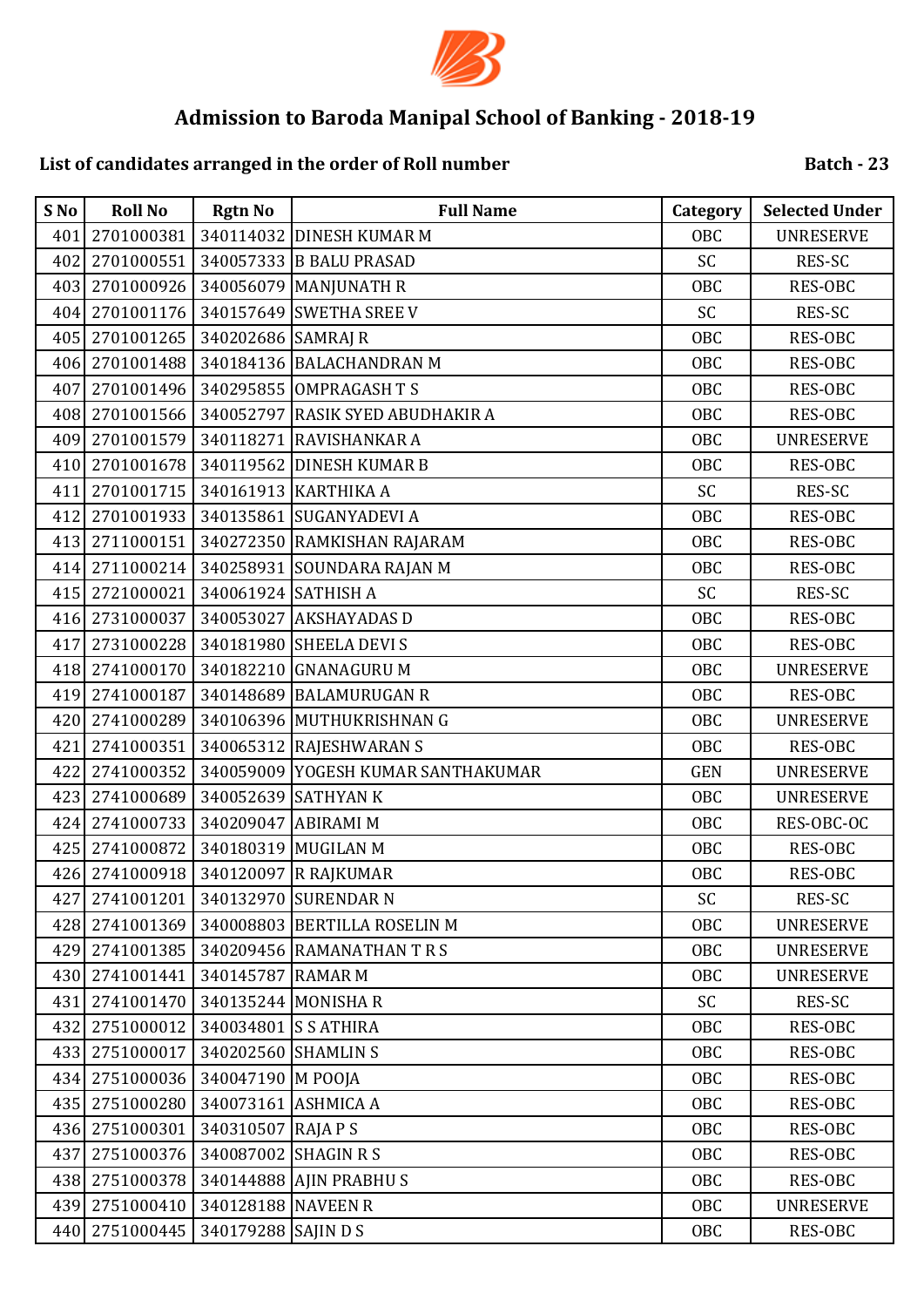

# **List of candidates arranged in the order of Roll number**

| S No | <b>Roll No</b> | <b>Rgtn No</b>      | <b>Full Name</b>              | Category   | <b>Selected Under</b> |
|------|----------------|---------------------|-------------------------------|------------|-----------------------|
| 441  | 2751000627     | 340086253 JENIL D   |                               | OBC        | RES-OBC               |
| 442  | 2751000639     |                     | 340126946 ALLAN RAJ G         | OBC        | RES-OBC               |
| 443  | 2751000643     |                     | 340056742 JOHN MILTON M       | <b>OBC</b> | RES-OBC               |
| 444  | 2761000064     | 340182693 KAAVIYA G |                               | SC         | RES-SC                |
| 445  | 2761000368     |                     | 340140230 ARAVINDH KUMAR A    | SC         | RES-SC                |
| 446  | 2781000075     |                     | 340142807 GANESHA MOORTHI M   | <b>OBC</b> | <b>UNRESERVE</b>      |
| 447  | 2781000279     |                     | 340158529 ARUNKUMAR           | <b>OBC</b> | RES-OBC               |
| 448  | 2781000334     |                     | 340160944 FLORENCE RANJANI SR | SC         | RES-SC                |
| 449  | 2781000417     | 340192298 DIVYA K   |                               | <b>OBC</b> | RES-OBC               |
| 450  | 2781000466     |                     | 340141592 DEEPIKA M           | <b>OBC</b> | <b>UNRESERVE</b>      |
| 451  | 2781000775     | 340129004 SANJEEV S |                               | <b>OBC</b> | <b>UNRESERVE</b>      |
| 452  | 2781000791     | 340177048 ARUN V    |                               | OBC        | RES-OBC               |
| 453  | 2781000800     |                     | 340039530 KATHIRAVAN S        | SC         | RES-SC                |
| 454  | 2781000903     |                     | 340067872 MAGESHWARAN V       | <b>OBC</b> | RES-OBC               |
| 455  | 2781001036     |                     | 340184061 VINODHINI A         | OBC        | RES-OBC               |
| 456  | 2781001044     |                     | 340130956 SELVAGANESH P       | SC         | RES-SC                |
| 457  | 2781001092     |                     | 340094305 VIGNESHCHELLIAH G   | SC         | RES-SC                |
| 458  | 2791000100     |                     | 340088597 M VENNILA           | <b>OBC</b> | RES-OBC               |
| 459  | 2791000220     |                     | 340003830 ARUNKUMARAN R       | <b>OBC</b> | RES-OBC               |
| 460  | 2791000336     |                     | 340108657 BALACHANDRAN S      | SC         | RES-SC                |
| 461  | 2801000503     |                     | 340102732 PARTHASARATHY P     | <b>ST</b>  | RES-ST                |
| 462  | 2801000648     |                     | 340285462 BALAKUMARAN         | SC         | RES-SC                |
| 463  | 2801000650     |                     | 340108741 VINOTH KUMAAR A     | <b>OBC</b> | RES-OBC               |
| 464  | 2801000809     |                     | 340181059 KISHOREKUMAR L      | <b>ST</b>  | RES-ST                |
| 465  | 2801000887     |                     | 340145636 BALACHANDER P       | SC         | RES-SC                |
| 466  | 2821000040     |                     | 340169099 CHATHURNA RD        | <b>OBC</b> | <b>RES-OBC</b>        |
| 467  | 2821000374     |                     | 340132044 VISHNUPRASAD S      | OBC        | RES-OBC               |
| 468  | 2821000564     | 340019248 SUBASH R  |                               | OBC        | RES-OBC               |
| 469  | 2831000053     |                     | 340046332 ROYS JEYANGEL       | OBC        | <b>UNRESERVE</b>      |
| 470  | 2831000376     |                     | 340259382 LYNCY ASIR T        | OBC        | RES-OBC               |
| 471  | 2831000498     |                     | 340097887 SUNDARARAJ A        | SC         | RES-SC                |
| 472  | 2831000522     |                     | 340037933 MANIKANDAN B        | SC         | RES-SC                |
| 473  | 2831000550     |                     | 340286364 MANIMARAN G         | OBC        | <b>UNRESERVE</b>      |
| 474  | 2831000626     |                     | 340119965 ESAKKISUNDAR        | OBC        | RES-OBC               |
| 475  | 2831000782     |                     | 340027892 ANBURAJ M           | SC         | RES-SC                |
| 476  | 2831000989     |                     | 340216302 PRABHADEVI E        | SC         | RES-SC                |
| 477  | 2831001014     |                     | 340182050 SARANKUMAR M        | SC         | RES-SC                |
| 478  | 2831001015     |                     | 340119716 VIGNESH G K         | OBC        | RES-OBC               |
| 479  | 2841000111     |                     | 340301754 SUNDARAMOORTHIT     | OBC        | RES-OBC               |
| 480  | 2841000331     | 340115096 DEEPIKA A |                               | SC         | <b>UNRESERVE</b>      |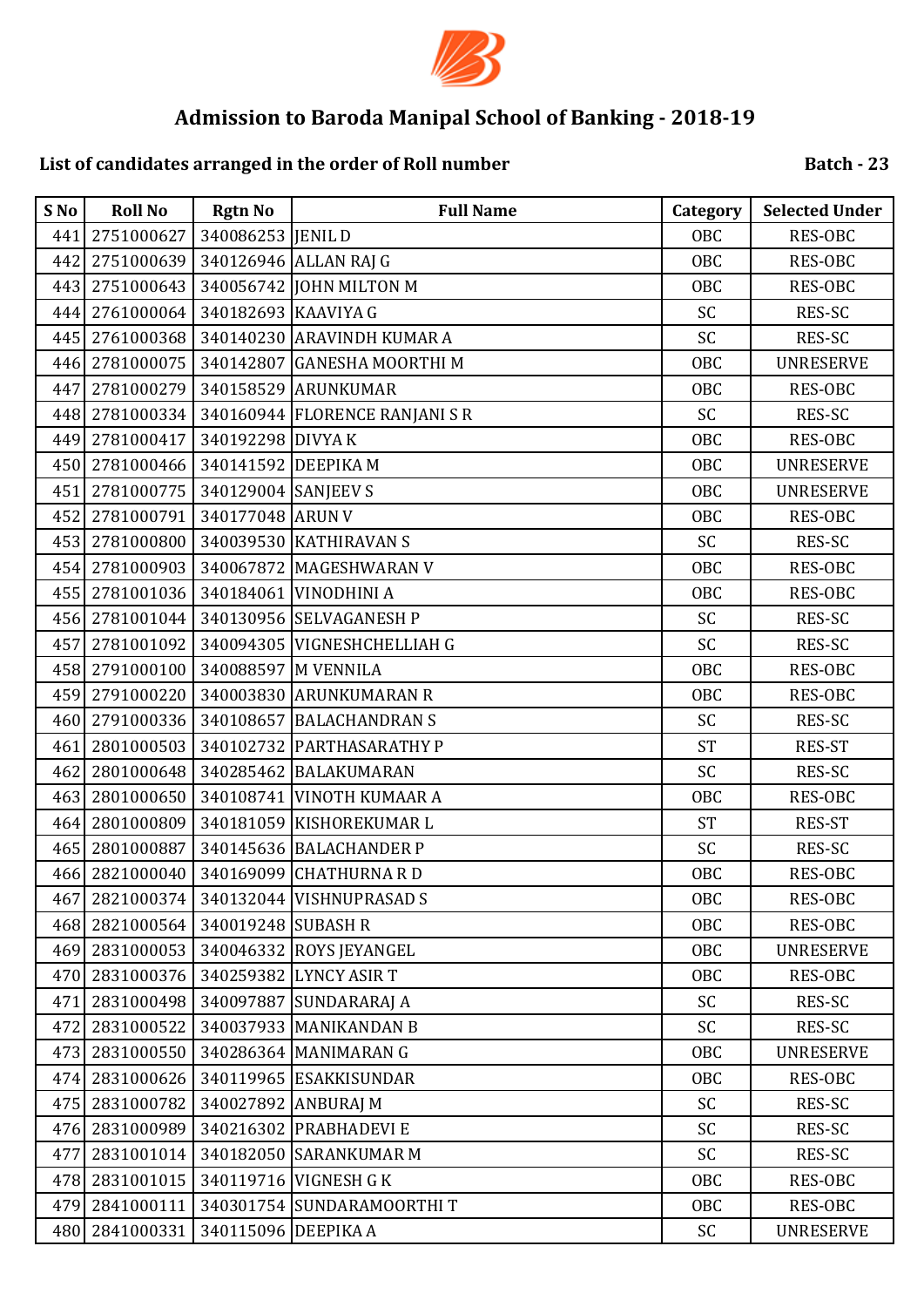

## **List of candidates arranged in the order of Roll number**

| S No | <b>Roll No</b> | <b>Rgtn No</b> | <b>Full Name</b>                    | Category   | <b>Selected Under</b> |
|------|----------------|----------------|-------------------------------------|------------|-----------------------|
| 481  | 2841000366     |                | 340048909 M RADHAIYAN               | SC         | <b>RES-SC</b>         |
| 482  | 2841000370     |                | 340222189 VETRIVEL S                | SC         | RES-SC                |
| 483  | 2851000053     |                | 340034076 VALARMATHIMERCY M         | SC         | RES-SC                |
| 484  | 2861000493     |                | 340038192 METTUGARI PRIYANKA        | <b>OBC</b> | RES-OBC               |
| 485  | 2861001540     |                | 340255903 BADAVATHU UDAY KUMAR      | <b>ST</b>  | RES-ST                |
| 486  | 2861001614     |                | 340021248 RUPESH ZARUPULA           | <b>ST</b>  | <b>RES-ST</b>         |
| 487  | 2861002115     |                | 340266316 CHIVUKULA KRISHNA VAMSHI  | <b>GEN</b> | <b>UNRESERVE</b>      |
| 488  | 2861002370     |                | 340228553 DAMMA ANIL REDDY          | <b>GEN</b> | <b>UNRESERVE</b>      |
| 489  | 2861003724     |                | 340051997 PATHLOTH VINAY KUMAR      | <b>ST</b>  | RES-ST                |
| 490  | 2861003832     |                | 340026006 P PRIYANKA                | SC         | RES-SC                |
| 491  | 2891000573     |                | 340239202 PRAVEENREDDY GOTTIMUKKULA | <b>GEN</b> | <b>UNRESERVE</b>      |
| 492  | 2891000631     |                | 340060465 ANUMANDLA MUKESH REDDY    | <b>GEN</b> | <b>UNRESERVE</b>      |
| 493  | 2941000089     |                | 340020168 SAURABH SINGH             | <b>GEN</b> | <b>UNRESERVE</b>      |
| 494  | 2951000481     |                | 340223834 AMIT BHATT                | <b>GEN</b> | <b>UNRESERVE</b>      |
| 495  | 2951000542     |                | 340020342 MOHIT AGRAWAL             | <b>GEN</b> | <b>UNRESERVE</b>      |
| 496  | 3021000092     |                | 340123257 SONALI BARAIK             | <b>ST</b>  | RES-ST                |
| 497  | 3021001114     |                | 340263806 DIVYA SINGH               | <b>OBC</b> | RES-OBC               |
| 498  | 3021002076     |                | 340074950 ANKIT SRIVASTAVA          | <b>GEN</b> | <b>UNRESERVE</b>      |
| 499  | 3021002286     |                | 340137279 KSHITIZ RASTOGI           | OBC        | RES-OBC               |
| 500  | 3021003799     |                | 340160066 NIMISHA ANAND             | SC         | RES-SC                |
| 501  | 3021005972     |                | 340258406 AZHAR FATTAH              | <b>GEN</b> | <b>UNRESERVE</b>      |
| 502  | 3021006080     |                | 340220075 ANUBHAV ASTHANA           | <b>GEN</b> | <b>UNRESERVE</b>      |
| 503  | 3041000949     |                | 340111015 RAGNI VISHNOI             | <b>GEN</b> | <b>UNRESERVE</b>      |
| 504  | 3041001616     |                | 340202178 SHASHANK MADAN            | SC         | RES-SC                |
| 505  | 3081000117     |                | 340029369 IRA SHARMA                | <b>GEN</b> | <b>UNRESERVE</b>      |
| 506  | 3081000192     |                | 340009919 SHIKHA RAWAT              | OBC        | RES-OBC               |
| 507  | 3081000238     |                | 340042692 ANJALI BISHT              | <b>GEN</b> | <b>UNRESERVE</b>      |
| 508  | 3081000485     |                | 340281933 LATA CHAUHAN              | <b>ST</b>  | RES-ST                |
| 509  | 3081000555     |                | 340001988 SHASHANK PUROHIT          | <b>GEN</b> | <b>UNRESERVE</b>      |
| 510  | 3081000643     |                | 340020856 NITIN NEGI                | <b>GEN</b> | <b>UNRESERVE</b>      |
| 511  | 3081000663     |                | 340054672 ROHIT DHARMWAN            | <b>GEN</b> | <b>UNRESERVE</b>      |
| 512  | 3081000860     | 340160005      | <b>VIMAL RAJ SINGH</b>              | <b>ST</b>  | RES-ST                |
| 513  | 3081001174     |                | 340306183 SOMESH NEGI               | <b>GEN</b> | <b>UNRESERVE</b>      |
| 514  | 3081001177     |                | 340300908 VINAY JOSHI               | <b>GEN</b> | <b>UNRESERVE</b>      |
| 515  | 3081001206     |                | 340169842 SPARSH GUPTA              | <b>GEN</b> | RES-GEN-VI            |
| 516  | 3081001211     |                | 340219012 ABHIMANYU KESTWAL         | <b>GEN</b> | RES-GEN-VI            |
| 517  | 3081001796     |                | 340079215 SUMIT GAUTAM              | <b>GEN</b> | <b>UNRESERVE</b>      |
| 518  | 3081001873     |                | 340000097 AAKASH GUPTA              | <b>GEN</b> | <b>UNRESERVE</b>      |
| 519  | 3081001950     |                | 340158874 ABHISHEK PAL              | <b>OBC</b> | RES-OBC               |
| 520  | 3081001964     |                | 340088066 NEERAJ SATI               | <b>GEN</b> | <b>UNRESERVE</b>      |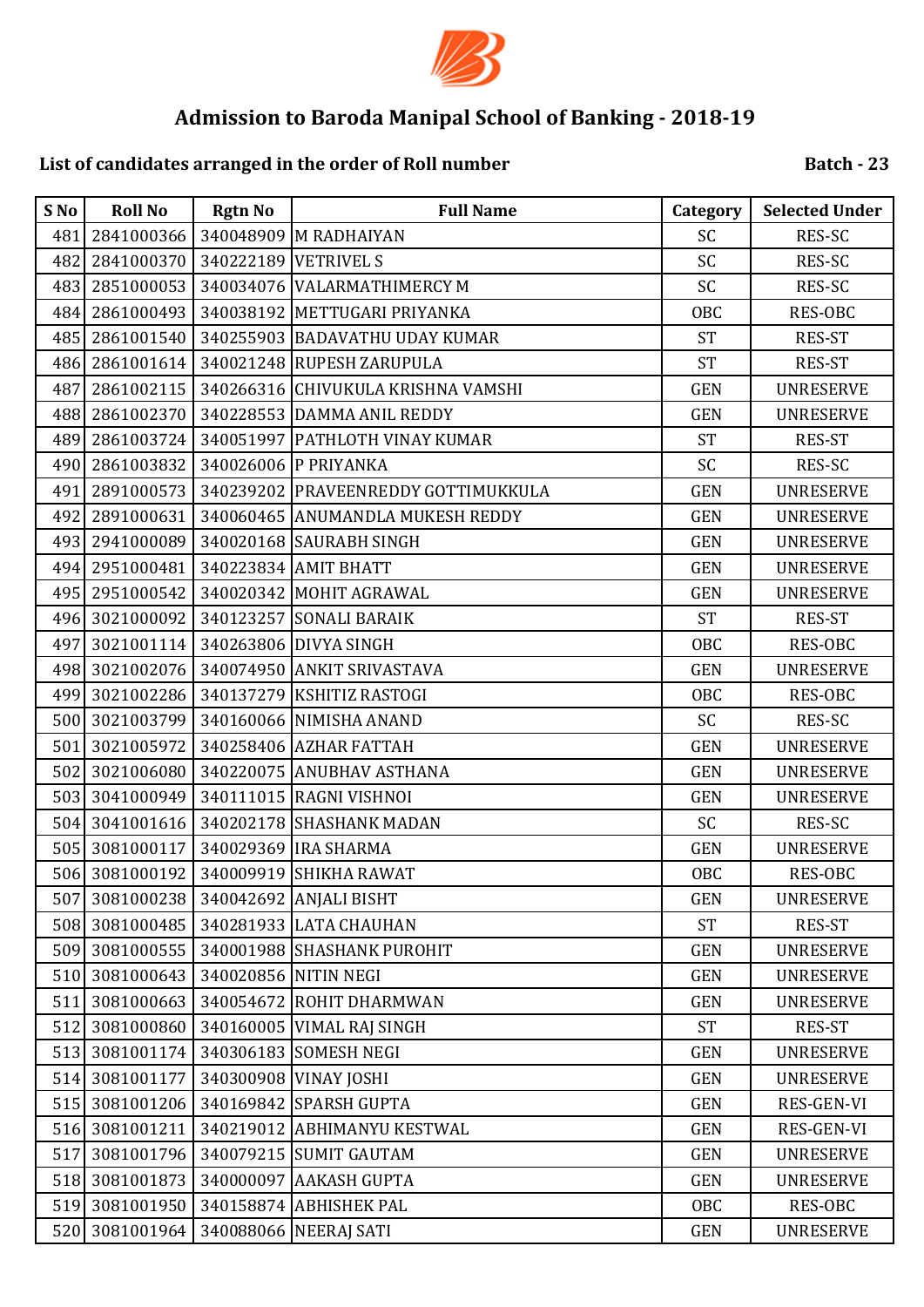

## **List of candidates arranged in the order of Roll number**

| S No | <b>Roll No</b> | <b>Rgtn No</b>       | <b>Full Name</b>             | Category   | <b>Selected Under</b> |
|------|----------------|----------------------|------------------------------|------------|-----------------------|
| 521  | 3081002014     |                      | 340108836 SHAILENDRA SINGH   | <b>GEN</b> | <b>UNRESERVE</b>      |
| 522  | 3081002143     |                      | 340200129 ANUJ PANDEY        | <b>ST</b>  | <b>RES-ST</b>         |
| 523  | 3081002155     |                      | 340192439 MANISH KUMAR DIMRI | <b>GEN</b> | <b>UNRESERVE</b>      |
| 524  | 3091000096     |                      | 340032261 ARCHANA PANDEY     | <b>GEN</b> | <b>UNRESERVE</b>      |
| 525  | 3091000159     |                      | 340133789 REETA PANDEY       | <b>GEN</b> | <b>UNRESERVE</b>      |
| 526  | 3091000188     |                      | 340110421 SHIKHA PATHAK      | <b>GEN</b> | <b>UNRESERVE</b>      |
| 527  | 3091000268     |                      | 340089974 ADITYA MISHRA      | <b>GEN</b> | <b>UNRESERVE</b>      |
| 528  | 3091000270     |                      | 340096368 AKSHAY HYANKI      | <b>ST</b>  | RES-ST                |
| 529  | 3091000355     |                      | 340192126 HARSHIT TIWARI     | <b>GEN</b> | <b>UNRESERVE</b>      |
| 530  | 3091000360     |                      | 340147786 GAURAV PAWAR       | OBC        | RES-OBC               |
| 531  | 3091000534     |                      | 340264875 JATIN TEJWANI      | <b>GEN</b> | <b>UNRESERVE</b>      |
| 532  | 3091000878     |                      | 340313368 RITA BISHT         | <b>GEN</b> | <b>UNRESERVE</b>      |
| 533  | 3091000911     | 340119572 ARUJ JOSHI |                              | <b>GEN</b> | <b>UNRESERVE</b>      |
| 534  | 3091000915     |                      | 340105385 PRANJAL MISHRA     | <b>GEN</b> | <b>UNRESERVE</b>      |
| 535  | 3091000956     |                      | 340169390 VICKEY TEWARI      | <b>GEN</b> | <b>UNRESERVE</b>      |
| 536  | 3091000963     |                      | 340061278 TUSHAR PANT        | <b>GEN</b> | <b>UNRESERVE</b>      |
| 537  | 3091001019     |                      | 340024835 SAURABH KOTNALA    | <b>GEN</b> | <b>UNRESERVE</b>      |
| 538  | 3091001020     |                      | 340087041 BHAWESH PANT       | <b>GEN</b> | <b>UNRESERVE</b>      |
| 539  | 3091001097     |                      | 340069969 PRAVESH RAWAT      | <b>GEN</b> | <b>UNRESERVE</b>      |
| 540  | 3091001098     |                      | 340045805 KAMLESH TIWARI     | <b>GEN</b> | <b>UNRESERVE</b>      |
| 541  | 3101000007     |                      | 340153110 GAURAV KUMAR       | SC         | RES-SC                |
| 542  | 3101000011     |                      | 340122245 SHIVAM RAJPUT      | <b>GEN</b> | <b>UNRESERVE</b>      |
| 543  | 3101000171     |                      | 340037046 VASUNEET GOYAL     | <b>GEN</b> | RES-GEN-OC            |
| 544  | 3101000181     |                      | 340260097 AANCHAL CHITKARA   | <b>GEN</b> | <b>UNRESERVE</b>      |
| 545  | 3101000216     |                      | 340186626 JATIN BHARDWAJ     | <b>GEN</b> | <b>UNRESERVE</b>      |
| 546  | 3101000262     |                      | 340111669 RAJAT YADAV        | <b>OBC</b> | <b>UNRESERVE</b>      |
| 547  | 3111000029     |                      | 340065065 VENKTESH RAJ       | OBC        | RES-OBC               |
| 548  | 3111000066     |                      | 340201979 RAHUL KUMAR        | SC         | RES-SC                |
| 549  | 3111000196     | 340037062            | VISHAKHA SINGH               | OBC        | <b>RES-OBC</b>        |
| 550  | 3111000256     |                      | 340159316 AMIT KUMAR         | OBC        | RES-OBC               |
| 551  | 3131000139     |                      | 340094884 PRANAY MONDAL      | SC         | RES-SC                |
| 552  | 3171000556     |                      | 340256439 ABHIRUP PAL        | <b>GEN</b> | <b>UNRESERVE</b>      |
| 553  | 3181000637     |                      | 340076208 TANMOY ROY         | <b>SC</b>  | RES-SC                |
| 554  | 3191000283     |                      | 340047136 SUBID HIRA         | <b>SC</b>  | RES-SC                |
| 555  | 3191000793     |                      | 340042082 KESHAV GUPTA       | <b>GEN</b> | <b>UNRESERVE</b>      |
| 556  | 3191000942     |                      | 340004158 ROMI MONDAL        | <b>GEN</b> | <b>UNRESERVE</b>      |
| 557  | 3191001326     |                      | 340077575 SAURABH ANAND      | OBC        | RES-OBC               |
| 558  | 3191001477     |                      | 340268321 SANGSHAPTAK SARKAR | <b>GEN</b> | <b>UNRESERVE</b>      |
| 559  | 3201000180     |                      | 340072329 RISHAV KUMAR SINHA | OBC        | RES-OBC               |
|      | 560 3201000331 |                      | 340222023 DEBANJAN SAHA      | SC         | RES-SC                |